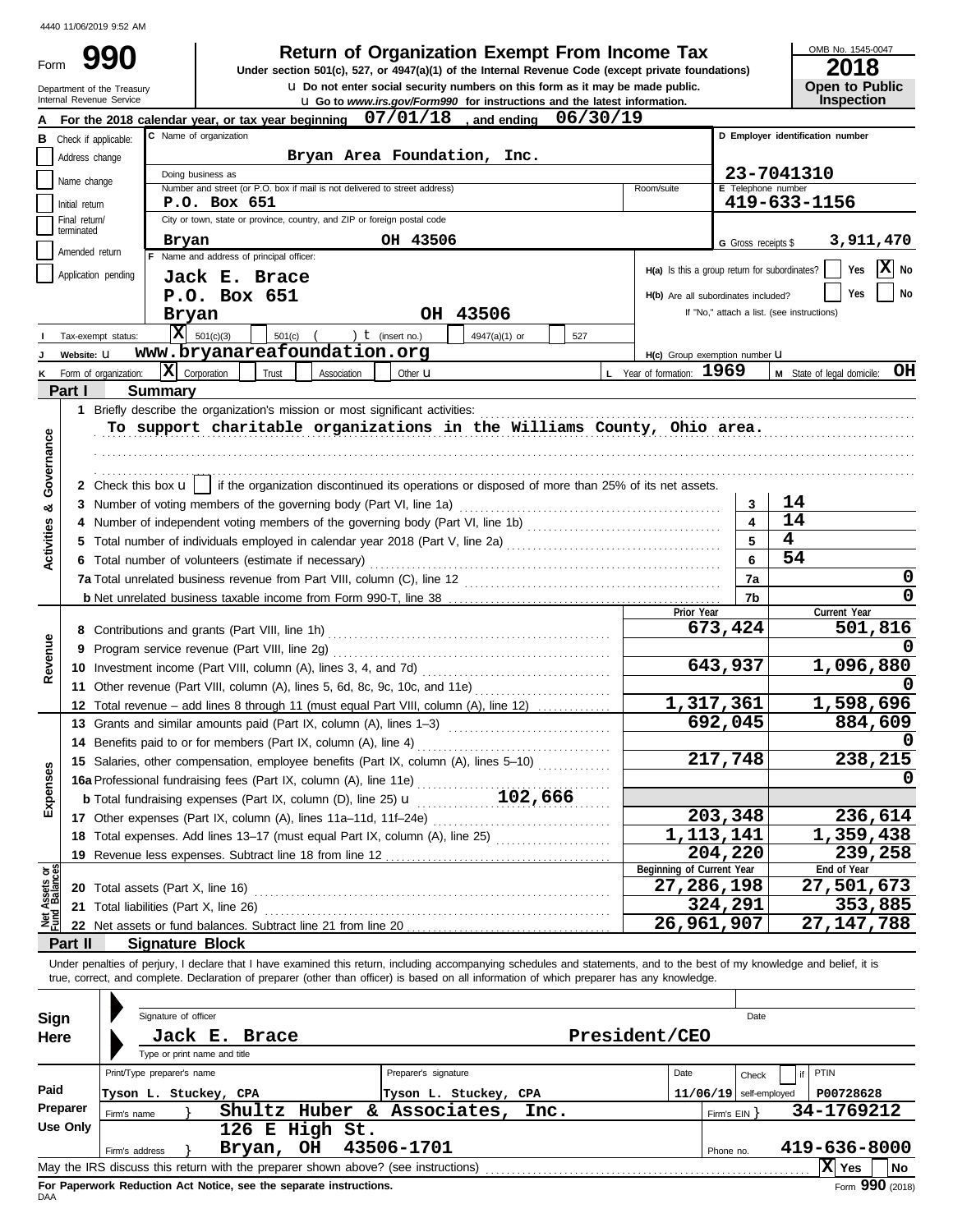| Form 990 (2018) Bryan Area Foundation, Inc.                                                                                                                                                                                                                                                  | 23-7041310                                                 | Page 2         |
|----------------------------------------------------------------------------------------------------------------------------------------------------------------------------------------------------------------------------------------------------------------------------------------------|------------------------------------------------------------|----------------|
| <b>Statement of Program Service Accomplishments</b><br>Part III                                                                                                                                                                                                                              |                                                            | $ \mathbf{x} $ |
|                                                                                                                                                                                                                                                                                              |                                                            |                |
| 1 Briefly describe the organization's mission:<br>To support charitable organizations in the Williams County, Ohio area.                                                                                                                                                                     |                                                            |                |
|                                                                                                                                                                                                                                                                                              |                                                            |                |
|                                                                                                                                                                                                                                                                                              |                                                            |                |
| 2 Did the organization undertake any significant program services during the year which were not listed on the                                                                                                                                                                               |                                                            |                |
| prior Form 990 or 990-EZ?                                                                                                                                                                                                                                                                    |                                                            | Yes $ X $ No   |
| If "Yes," describe these new services on Schedule O.                                                                                                                                                                                                                                         |                                                            |                |
| Did the organization cease conducting, or make significant changes in how it conducts, any program<br>3                                                                                                                                                                                      |                                                            | Yes $ X $ No   |
| services?<br>If "Yes," describe these changes on Schedule O.                                                                                                                                                                                                                                 |                                                            |                |
| Describe the organization's program service accomplishments for each of its three largest program services, as measured by                                                                                                                                                                   |                                                            |                |
| expenses. Section 501(c)(3) and 501(c)(4) organizations are required to report the amount of grants and allocations to others,                                                                                                                                                               |                                                            |                |
| the total expenses, and revenue, if any, for each program service reported.                                                                                                                                                                                                                  |                                                            |                |
|                                                                                                                                                                                                                                                                                              |                                                            |                |
| 4a (Code:<br>$)$ (Expenses $\frac{1}{2}$<br>The Organization awards college scholarships to graduating<br>high school seniors throughout Williams County. These<br>scholarships are based on both need and merit.                                                                            | 242, 195 including grants of \$<br>$189,950$ ) (Revenue \$ |                |
|                                                                                                                                                                                                                                                                                              |                                                            |                |
|                                                                                                                                                                                                                                                                                              |                                                            |                |
|                                                                                                                                                                                                                                                                                              |                                                            |                |
|                                                                                                                                                                                                                                                                                              |                                                            |                |
|                                                                                                                                                                                                                                                                                              |                                                            |                |
|                                                                                                                                                                                                                                                                                              |                                                            |                |
| 4b (Code:<br>The Organization awards grants to numerous non-profits<br>mostly in the Williams County area. Specifically, grants<br>are from endowment funds set up on behalf of area schools,<br>churches, social service agencies, animal shelters, youth<br>programs and local United Way. |                                                            |                |
|                                                                                                                                                                                                                                                                                              |                                                            |                |
|                                                                                                                                                                                                                                                                                              |                                                            |                |
|                                                                                                                                                                                                                                                                                              |                                                            |                |
| 4c (Code:<br>) (Expenses \$                                                                                                                                                                                                                                                                  | including grants of \$<br>) (Revenue \$                    |                |
| N/A                                                                                                                                                                                                                                                                                          |                                                            |                |
|                                                                                                                                                                                                                                                                                              |                                                            |                |
|                                                                                                                                                                                                                                                                                              |                                                            |                |
|                                                                                                                                                                                                                                                                                              |                                                            |                |
|                                                                                                                                                                                                                                                                                              |                                                            |                |
|                                                                                                                                                                                                                                                                                              |                                                            |                |
|                                                                                                                                                                                                                                                                                              |                                                            |                |
|                                                                                                                                                                                                                                                                                              |                                                            |                |
|                                                                                                                                                                                                                                                                                              |                                                            |                |
|                                                                                                                                                                                                                                                                                              |                                                            |                |
|                                                                                                                                                                                                                                                                                              |                                                            |                |
| 4d Other program services (Describe in Schedule O.)                                                                                                                                                                                                                                          |                                                            |                |
| (Expenses \$<br>including grants of \$                                                                                                                                                                                                                                                       | (Revenue \$                                                |                |
| 978,347<br><b>4e</b> Total program service expenses <b>u</b>                                                                                                                                                                                                                                 |                                                            |                |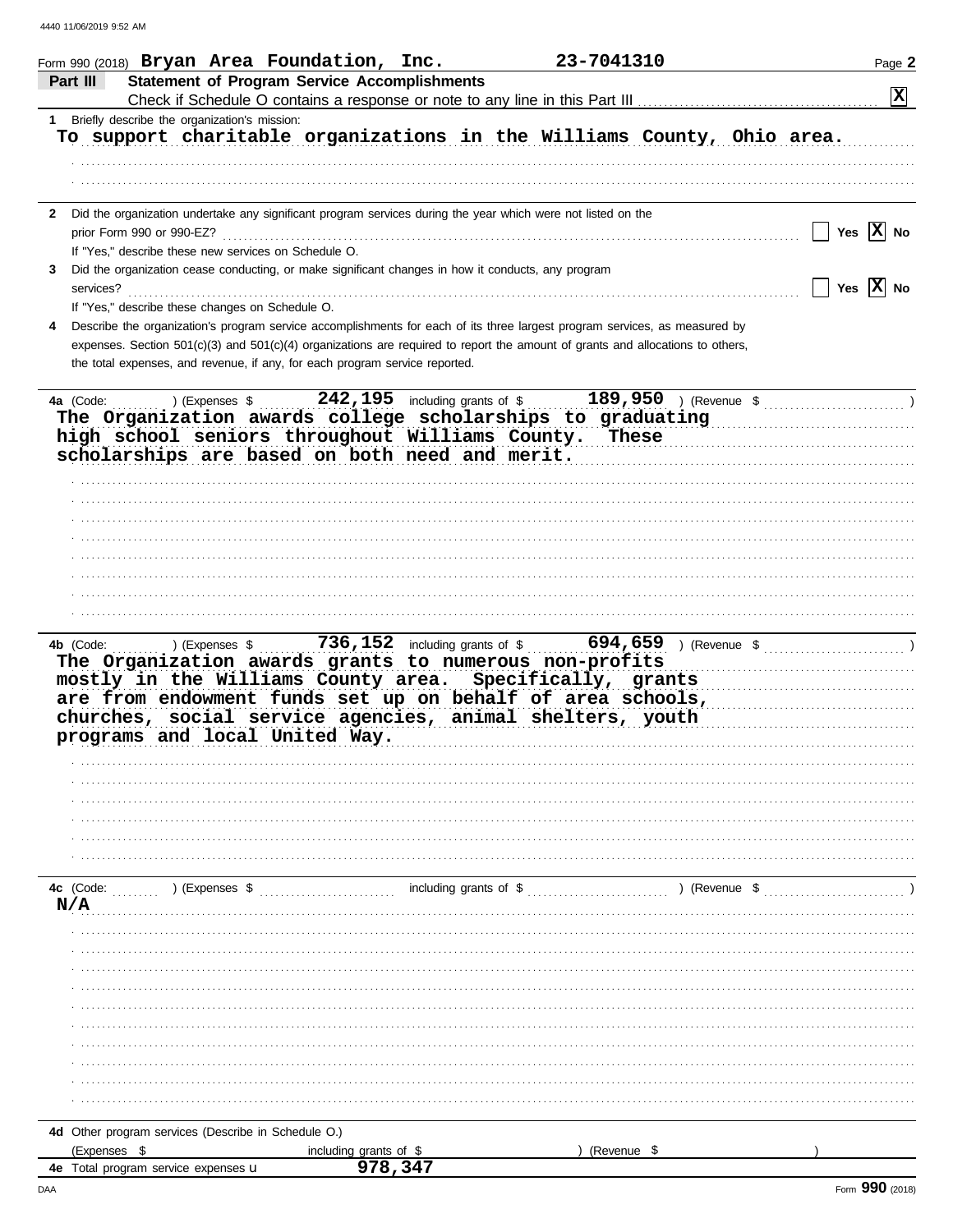|         |  | Form 990 (2018) $Bryan$ Area Foundation, $\Box$ | Inc. | 23-7041310 | Page <b>3</b> |
|---------|--|-------------------------------------------------|------|------------|---------------|
| Part IV |  | <b>Checklist of Required Schedules</b>          |      |            |               |

|     |                                                                                                                                                                                                                        |              | Yes | No          |
|-----|------------------------------------------------------------------------------------------------------------------------------------------------------------------------------------------------------------------------|--------------|-----|-------------|
| 1   | Is the organization described in section $501(c)(3)$ or $4947(a)(1)$ (other than a private foundation)? If "Yes,"                                                                                                      |              |     |             |
|     | complete Schedule A                                                                                                                                                                                                    | 1            | X   |             |
| 2   |                                                                                                                                                                                                                        | $\mathbf{2}$ | X   |             |
| 3   | Did the organization engage in direct or indirect political campaign activities on behalf of or in opposition to                                                                                                       |              |     |             |
|     | candidates for public office? If "Yes," complete Schedule C, Part I                                                                                                                                                    | 3            |     | x           |
| 4   | Section 501(c)(3) organizations. Did the organization engage in lobbying activities, or have a section 501(h)                                                                                                          |              |     |             |
|     |                                                                                                                                                                                                                        | 4            |     | x           |
| 5   | Is the organization a section $501(c)(4)$ , $501(c)(5)$ , or $501(c)(6)$ organization that receives membership dues,                                                                                                   |              |     |             |
|     | assessments, or similar amounts as defined in Revenue Procedure 98-19? If "Yes," complete Schedule C, Part III                                                                                                         | 5            |     | X           |
| 6   | Did the organization maintain any donor advised funds or any similar funds or accounts for which donors<br>have the right to provide advice on the distribution or investment of amounts in such funds or accounts? If |              |     |             |
|     | "Yes," complete Schedule D, Part I                                                                                                                                                                                     | 6            | х   |             |
| 7   | Did the organization receive or hold a conservation easement, including easements to preserve open space,                                                                                                              |              |     |             |
|     |                                                                                                                                                                                                                        | 7            |     | X.          |
| 8   | Did the organization maintain collections of works of art, historical treasures, or other similar assets? If "Yes,"                                                                                                    |              |     |             |
|     | complete Schedule D, Part III                                                                                                                                                                                          | 8            |     | x           |
| 9   | Did the organization report an amount in Part X, line 21, for escrow or custodial account liability, serve as a                                                                                                        |              |     |             |
|     | custodian for amounts not listed in Part X; or provide credit counseling, debt management, credit repair, or                                                                                                           |              |     |             |
|     | debt negotiation services? If "Yes," complete Schedule D, Part IV                                                                                                                                                      | 9            |     | X.          |
| 10  | Did the organization, directly or through a related organization, hold assets in temporarily restricted                                                                                                                |              |     |             |
|     | endowments, permanent endowments, or quasi-endowments? If "Yes," complete Schedule D, Part V                                                                                                                           | 10           |     | X           |
| 11  | If the organization's answer to any of the following questions is "Yes," then complete Schedule D, Parts VI,                                                                                                           |              |     |             |
|     | VII, VIII, IX, or X as applicable.                                                                                                                                                                                     |              |     |             |
| a   | Did the organization report an amount for land, buildings, and equipment in Part X, line 10? If "Yes,"                                                                                                                 |              |     |             |
|     | complete Schedule D, Part VI                                                                                                                                                                                           | 11a          | x   |             |
| b   | Did the organization report an amount for investments—other securities in Part X, line 12 that is 5% or more                                                                                                           |              |     |             |
|     | of its total assets reported in Part X, line 16? If "Yes," complete Schedule D, Part VII                                                                                                                               | 11b          |     | X.          |
| c   | Did the organization report an amount for investments—program related in Part X, line 13 that is 5% or more                                                                                                            |              |     | X           |
|     | Did the organization report an amount for other assets in Part X, line 15 that is 5% or more of its total assets                                                                                                       | 11c          |     |             |
| d   | reported in Part X, line 16? If "Yes," complete Schedule D, Part IX                                                                                                                                                    | 11d          |     | x           |
| е   | Did the organization report an amount for other liabilities in Part X, line 25? If "Yes," complete Schedule D, Part X                                                                                                  | 11e          |     | х           |
| f.  | Did the organization's separate or consolidated financial statements for the tax year include a footnote that addresses                                                                                                |              |     |             |
|     | the organization's liability for uncertain tax positions under FIN 48 (ASC 740)? If "Yes," complete Schedule D, Part X                                                                                                 | 11f          |     | x           |
| 12a | Did the organization obtain separate, independent audited financial statements for the tax year? If "Yes," complete                                                                                                    |              |     |             |
|     |                                                                                                                                                                                                                        | 12a          |     | x           |
| b   | Was the organization included in consolidated, independent audited financial statements for the tax year? If                                                                                                           |              |     |             |
|     |                                                                                                                                                                                                                        | 12b          |     | x           |
| 13  |                                                                                                                                                                                                                        | 13           |     | $\mathbf x$ |
| 14a | Did the organization maintain an office, employees, or agents outside of the United States?                                                                                                                            | 14a          |     | x           |
| b   | Did the organization have aggregate revenues or expenses of more than \$10,000 from grantmaking,                                                                                                                       |              |     |             |
|     | fundraising, business, investment, and program service activities outside the United States, or aggregate                                                                                                              |              |     |             |
|     | foreign investments valued at \$100,000 or more? If "Yes," complete Schedule F, Parts I and IV [[[[[[[[[[[[[[[                                                                                                         | 14b          |     | X           |
| 15  | Did the organization report on Part IX, column (A), line 3, more than \$5,000 of grants or other assistance to or                                                                                                      |              |     | X           |
|     | for any foreign organization? If "Yes," complete Schedule F, Parts II and IV<br>Did the organization report on Part IX, column (A), line 3, more than \$5,000 of aggregate grants or other                             | 15           |     |             |
| 16  | assistance to or for foreign individuals? If "Yes," complete Schedule F, Parts III and IV                                                                                                                              | 16           |     | X           |
| 17  | Did the organization report a total of more than \$15,000 of expenses for professional fundraising services on                                                                                                         |              |     |             |
|     |                                                                                                                                                                                                                        | 17           |     | X           |
| 18  | Did the organization report more than \$15,000 total of fundraising event gross income and contributions on                                                                                                            |              |     |             |
|     |                                                                                                                                                                                                                        | 18           |     | X           |
| 19  | Did the organization report more than \$15,000 of gross income from gaming activities on Part VIII, line 9a?                                                                                                           |              |     |             |
|     |                                                                                                                                                                                                                        | 19           |     | x           |
| 20a |                                                                                                                                                                                                                        | <b>20a</b>   |     | х           |
| b   |                                                                                                                                                                                                                        | 20b          |     |             |
| 21  | Did the organization report more than \$5,000 of grants or other assistance to any domestic organization or                                                                                                            |              |     |             |
|     |                                                                                                                                                                                                                        | 21           | X   |             |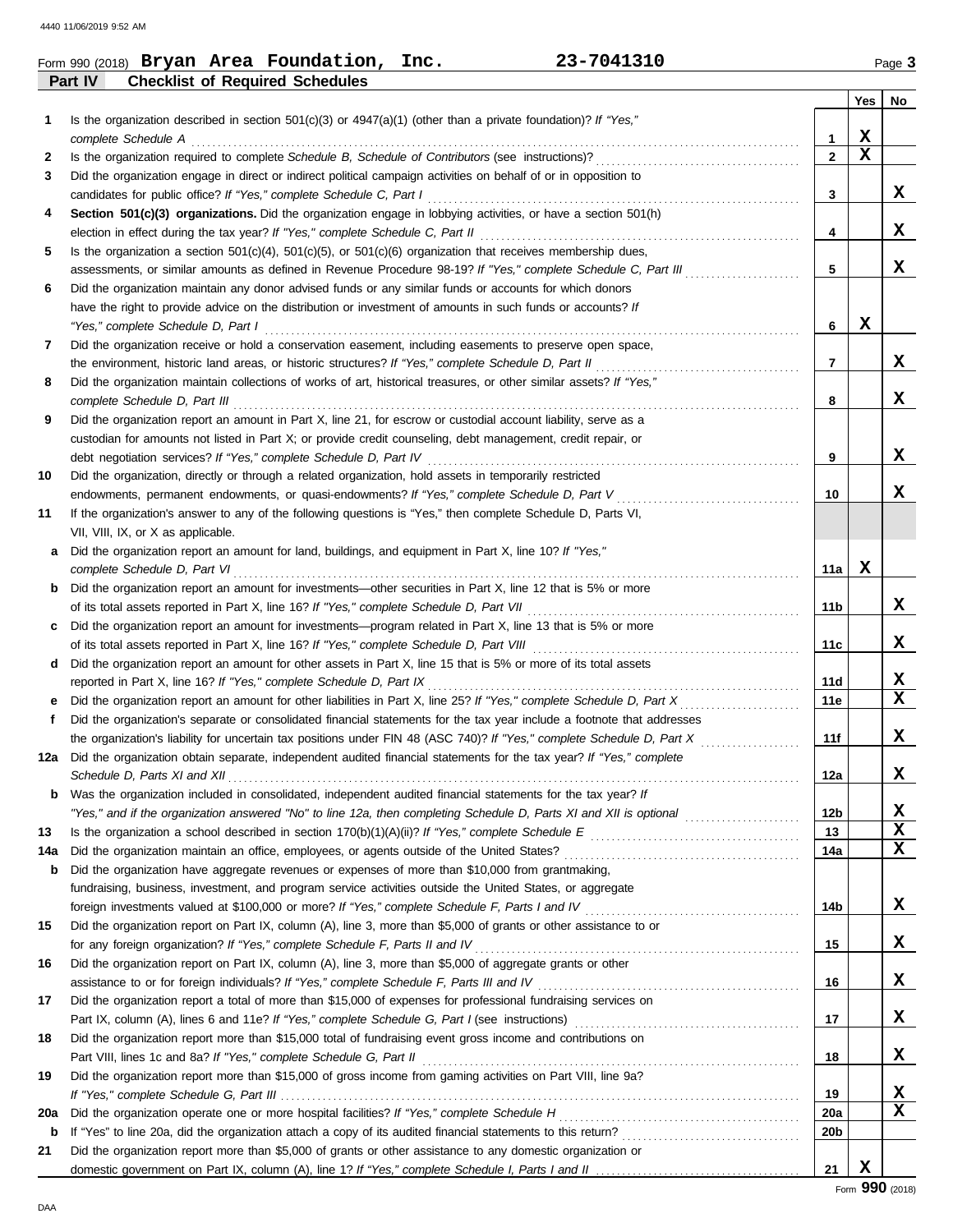|     | Page 4                                                      |
|-----|-------------------------------------------------------------|
|     |                                                             |
| Yes | No                                                          |
| X   |                                                             |
|     |                                                             |
|     |                                                             |
|     | x                                                           |
|     |                                                             |
|     |                                                             |
|     | x                                                           |
|     |                                                             |
|     |                                                             |
|     |                                                             |
|     |                                                             |
|     |                                                             |
|     | X                                                           |
|     |                                                             |
|     |                                                             |
|     | x                                                           |
|     |                                                             |
|     |                                                             |
|     | X                                                           |
|     |                                                             |
|     | x                                                           |
|     |                                                             |
|     |                                                             |
|     | X                                                           |
|     |                                                             |
|     | X                                                           |
|     |                                                             |
|     | $\mathbf{x}$                                                |
|     | $\overline{\mathbf{x}}$                                     |
|     |                                                             |
|     | X                                                           |
|     | $\overline{\mathbf{x}}$                                     |
|     |                                                             |
|     | x                                                           |
|     |                                                             |
|     | x                                                           |
|     |                                                             |
| X   |                                                             |
|     |                                                             |
|     |                                                             |
|     | x                                                           |
|     | X                                                           |
|     |                                                             |
|     | x                                                           |
|     |                                                             |
|     |                                                             |
|     |                                                             |
|     |                                                             |
|     | No                                                          |
|     |                                                             |
|     |                                                             |
|     |                                                             |
|     |                                                             |
|     | $\mathbf x$<br>X<br>Yes<br>$\mathbf x$<br>$Form$ 990 (2018) |

DAA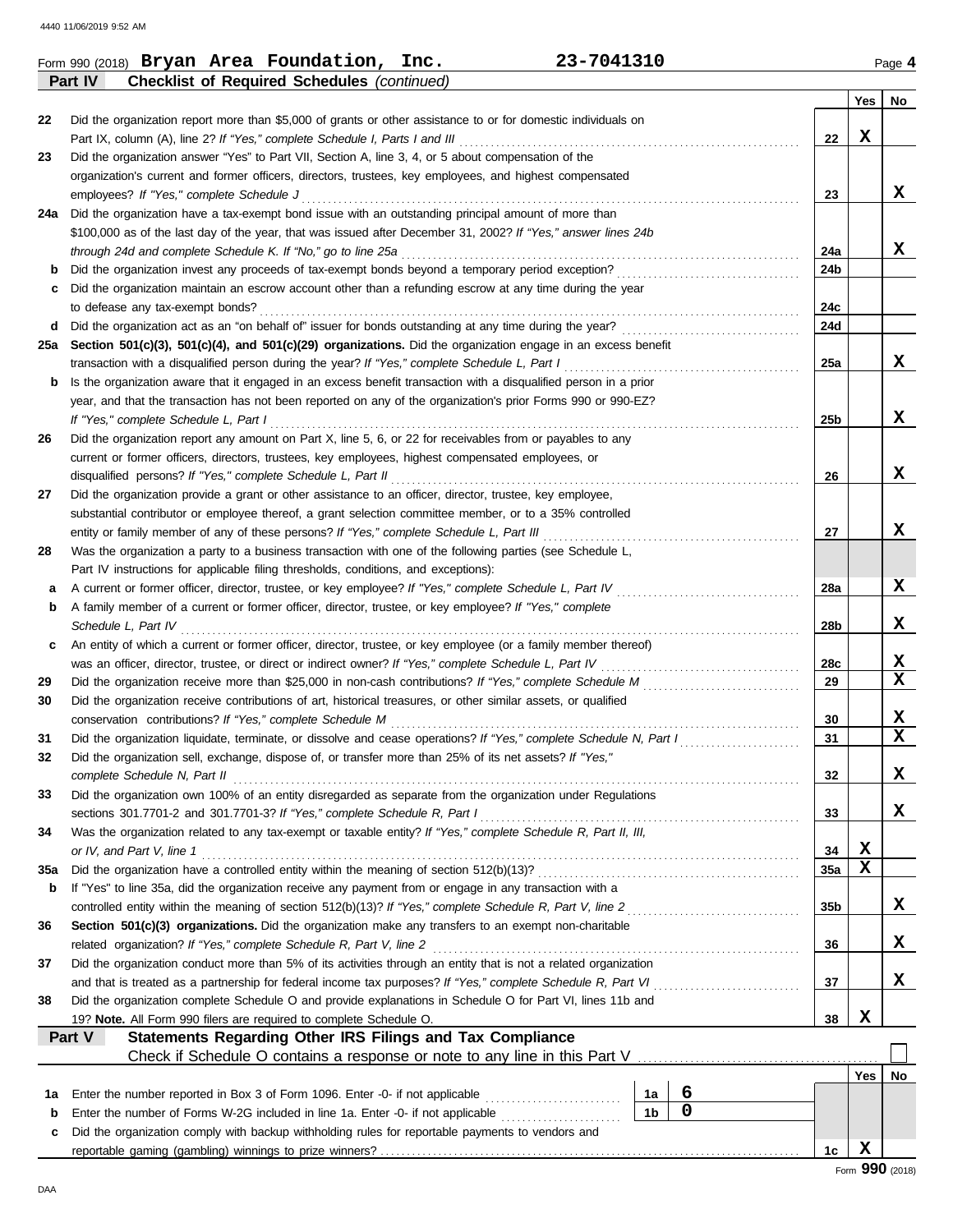DAA

| Statements, filed for the calendar year ending with or within the year covered by this return<br>Note. If the sum of lines 1a and 2a is greater than 250, you may be required to e-file (see instructions)<br>Did the organization have unrelated business gross income of \$1,000 or more during the year?<br>At any time during the calendar year, did the organization have an interest in, or a signature or other authority over,<br>a financial account in a foreign country (such as a bank account, securities account, or other financial account)?<br>If "Yes," enter the name of the foreign country: <b>u</b><br>See instructions for filing requirements for FinCEN Form 114, Report of Foreign Bank and Financial Accounts (FBAR). | 4<br>2a                                                    | 2b<br>3a                                                                                                                                                                                                                                                                      | х        |                 |
|--------------------------------------------------------------------------------------------------------------------------------------------------------------------------------------------------------------------------------------------------------------------------------------------------------------------------------------------------------------------------------------------------------------------------------------------------------------------------------------------------------------------------------------------------------------------------------------------------------------------------------------------------------------------------------------------------------------------------------------------------|------------------------------------------------------------|-------------------------------------------------------------------------------------------------------------------------------------------------------------------------------------------------------------------------------------------------------------------------------|----------|-----------------|
|                                                                                                                                                                                                                                                                                                                                                                                                                                                                                                                                                                                                                                                                                                                                                  |                                                            |                                                                                                                                                                                                                                                                               |          |                 |
|                                                                                                                                                                                                                                                                                                                                                                                                                                                                                                                                                                                                                                                                                                                                                  |                                                            |                                                                                                                                                                                                                                                                               |          |                 |
|                                                                                                                                                                                                                                                                                                                                                                                                                                                                                                                                                                                                                                                                                                                                                  |                                                            |                                                                                                                                                                                                                                                                               |          |                 |
|                                                                                                                                                                                                                                                                                                                                                                                                                                                                                                                                                                                                                                                                                                                                                  |                                                            |                                                                                                                                                                                                                                                                               |          | X               |
|                                                                                                                                                                                                                                                                                                                                                                                                                                                                                                                                                                                                                                                                                                                                                  |                                                            | 3b                                                                                                                                                                                                                                                                            |          |                 |
|                                                                                                                                                                                                                                                                                                                                                                                                                                                                                                                                                                                                                                                                                                                                                  |                                                            |                                                                                                                                                                                                                                                                               |          |                 |
|                                                                                                                                                                                                                                                                                                                                                                                                                                                                                                                                                                                                                                                                                                                                                  |                                                            | 4a                                                                                                                                                                                                                                                                            |          | x               |
|                                                                                                                                                                                                                                                                                                                                                                                                                                                                                                                                                                                                                                                                                                                                                  |                                                            |                                                                                                                                                                                                                                                                               |          |                 |
|                                                                                                                                                                                                                                                                                                                                                                                                                                                                                                                                                                                                                                                                                                                                                  |                                                            |                                                                                                                                                                                                                                                                               |          |                 |
|                                                                                                                                                                                                                                                                                                                                                                                                                                                                                                                                                                                                                                                                                                                                                  |                                                            | 5a                                                                                                                                                                                                                                                                            |          | X               |
|                                                                                                                                                                                                                                                                                                                                                                                                                                                                                                                                                                                                                                                                                                                                                  |                                                            | 5b                                                                                                                                                                                                                                                                            |          | X               |
|                                                                                                                                                                                                                                                                                                                                                                                                                                                                                                                                                                                                                                                                                                                                                  |                                                            | 5c                                                                                                                                                                                                                                                                            |          |                 |
| Does the organization have annual gross receipts that are normally greater than \$100,000, and did the                                                                                                                                                                                                                                                                                                                                                                                                                                                                                                                                                                                                                                           |                                                            |                                                                                                                                                                                                                                                                               |          |                 |
|                                                                                                                                                                                                                                                                                                                                                                                                                                                                                                                                                                                                                                                                                                                                                  |                                                            | 6a                                                                                                                                                                                                                                                                            |          | X               |
| If "Yes," did the organization include with every solicitation an express statement that such contributions or                                                                                                                                                                                                                                                                                                                                                                                                                                                                                                                                                                                                                                   |                                                            |                                                                                                                                                                                                                                                                               |          |                 |
| gifts were not tax deductible?                                                                                                                                                                                                                                                                                                                                                                                                                                                                                                                                                                                                                                                                                                                   |                                                            | 6b                                                                                                                                                                                                                                                                            |          |                 |
| Organizations that may receive deductible contributions under section 170(c).                                                                                                                                                                                                                                                                                                                                                                                                                                                                                                                                                                                                                                                                    |                                                            |                                                                                                                                                                                                                                                                               |          |                 |
| Did the organization receive a payment in excess of \$75 made partly as a contribution and partly for goods                                                                                                                                                                                                                                                                                                                                                                                                                                                                                                                                                                                                                                      |                                                            |                                                                                                                                                                                                                                                                               |          |                 |
| and services provided to the payor?                                                                                                                                                                                                                                                                                                                                                                                                                                                                                                                                                                                                                                                                                                              |                                                            | 7а                                                                                                                                                                                                                                                                            |          | X               |
|                                                                                                                                                                                                                                                                                                                                                                                                                                                                                                                                                                                                                                                                                                                                                  |                                                            | 7b                                                                                                                                                                                                                                                                            |          |                 |
| Did the organization sell, exchange, or otherwise dispose of tangible personal property for which it was                                                                                                                                                                                                                                                                                                                                                                                                                                                                                                                                                                                                                                         |                                                            |                                                                                                                                                                                                                                                                               |          |                 |
|                                                                                                                                                                                                                                                                                                                                                                                                                                                                                                                                                                                                                                                                                                                                                  |                                                            | 7с                                                                                                                                                                                                                                                                            |          | X               |
|                                                                                                                                                                                                                                                                                                                                                                                                                                                                                                                                                                                                                                                                                                                                                  | 7d                                                         |                                                                                                                                                                                                                                                                               |          |                 |
| Did the organization receive any funds, directly or indirectly, to pay premiums on a personal benefit contract?                                                                                                                                                                                                                                                                                                                                                                                                                                                                                                                                                                                                                                  |                                                            | 7e                                                                                                                                                                                                                                                                            |          | x               |
|                                                                                                                                                                                                                                                                                                                                                                                                                                                                                                                                                                                                                                                                                                                                                  |                                                            | 7f                                                                                                                                                                                                                                                                            |          | $\mathbf{x}$    |
| If the organization received a contribution of qualified intellectual property, did the organization file Form 8899 as required?                                                                                                                                                                                                                                                                                                                                                                                                                                                                                                                                                                                                                 |                                                            | 7g                                                                                                                                                                                                                                                                            |          |                 |
| If the organization received a contribution of cars, boats, airplanes, or other vehicles, did the organization file a Form 1098-C?                                                                                                                                                                                                                                                                                                                                                                                                                                                                                                                                                                                                               |                                                            | 7h                                                                                                                                                                                                                                                                            |          |                 |
| Sponsoring organizations maintaining donor advised funds. Did a donor advised fund maintained by the                                                                                                                                                                                                                                                                                                                                                                                                                                                                                                                                                                                                                                             |                                                            |                                                                                                                                                                                                                                                                               |          |                 |
| sponsoring organization have excess business holdings at any time during the year?                                                                                                                                                                                                                                                                                                                                                                                                                                                                                                                                                                                                                                                               |                                                            | 8                                                                                                                                                                                                                                                                             |          |                 |
| Sponsoring organizations maintaining donor advised funds.                                                                                                                                                                                                                                                                                                                                                                                                                                                                                                                                                                                                                                                                                        |                                                            |                                                                                                                                                                                                                                                                               |          |                 |
| Did the sponsoring organization make any taxable distributions under section 4966?                                                                                                                                                                                                                                                                                                                                                                                                                                                                                                                                                                                                                                                               |                                                            | 9a                                                                                                                                                                                                                                                                            |          |                 |
|                                                                                                                                                                                                                                                                                                                                                                                                                                                                                                                                                                                                                                                                                                                                                  |                                                            | 9b                                                                                                                                                                                                                                                                            |          |                 |
| Section 501(c)(7) organizations. Enter:                                                                                                                                                                                                                                                                                                                                                                                                                                                                                                                                                                                                                                                                                                          |                                                            |                                                                                                                                                                                                                                                                               |          |                 |
|                                                                                                                                                                                                                                                                                                                                                                                                                                                                                                                                                                                                                                                                                                                                                  | 10a                                                        |                                                                                                                                                                                                                                                                               |          |                 |
| Gross receipts, included on Form 990, Part VIII, line 12, for public use of club facilities                                                                                                                                                                                                                                                                                                                                                                                                                                                                                                                                                                                                                                                      | 10 <sub>b</sub>                                            |                                                                                                                                                                                                                                                                               |          |                 |
| Section 501(c)(12) organizations. Enter:                                                                                                                                                                                                                                                                                                                                                                                                                                                                                                                                                                                                                                                                                                         |                                                            |                                                                                                                                                                                                                                                                               |          |                 |
| Gross income from members or shareholders                                                                                                                                                                                                                                                                                                                                                                                                                                                                                                                                                                                                                                                                                                        | 11a                                                        |                                                                                                                                                                                                                                                                               |          |                 |
| Gross income from other sources (Do not net amounts due or paid to other sources                                                                                                                                                                                                                                                                                                                                                                                                                                                                                                                                                                                                                                                                 |                                                            |                                                                                                                                                                                                                                                                               |          |                 |
| against amounts due or received from them.)<br>Section 4947(a)(1) non-exempt charitable trusts. Is the organization filing Form 990 in lieu of Form 1041?                                                                                                                                                                                                                                                                                                                                                                                                                                                                                                                                                                                        | 11b                                                        | 12a                                                                                                                                                                                                                                                                           |          |                 |
| If "Yes," enter the amount of tax-exempt interest received or accrued during the year                                                                                                                                                                                                                                                                                                                                                                                                                                                                                                                                                                                                                                                            | 12b                                                        |                                                                                                                                                                                                                                                                               |          |                 |
| Section 501(c)(29) qualified nonprofit health insurance issuers.                                                                                                                                                                                                                                                                                                                                                                                                                                                                                                                                                                                                                                                                                 |                                                            |                                                                                                                                                                                                                                                                               |          |                 |
| Is the organization licensed to issue qualified health plans in more than one state?                                                                                                                                                                                                                                                                                                                                                                                                                                                                                                                                                                                                                                                             |                                                            | 13а                                                                                                                                                                                                                                                                           |          |                 |
| Note. See the instructions for additional information the organization must report on Schedule O.                                                                                                                                                                                                                                                                                                                                                                                                                                                                                                                                                                                                                                                |                                                            |                                                                                                                                                                                                                                                                               |          |                 |
| Enter the amount of reserves the organization is required to maintain by the states in which                                                                                                                                                                                                                                                                                                                                                                                                                                                                                                                                                                                                                                                     |                                                            |                                                                                                                                                                                                                                                                               |          |                 |
|                                                                                                                                                                                                                                                                                                                                                                                                                                                                                                                                                                                                                                                                                                                                                  | 13b                                                        |                                                                                                                                                                                                                                                                               |          |                 |
| Enter the amount of reserves on hand                                                                                                                                                                                                                                                                                                                                                                                                                                                                                                                                                                                                                                                                                                             | 13с                                                        |                                                                                                                                                                                                                                                                               |          |                 |
| Did the organization receive any payments for indoor tanning services during the tax year?                                                                                                                                                                                                                                                                                                                                                                                                                                                                                                                                                                                                                                                       |                                                            | 14a                                                                                                                                                                                                                                                                           |          | x               |
|                                                                                                                                                                                                                                                                                                                                                                                                                                                                                                                                                                                                                                                                                                                                                  |                                                            | 14b                                                                                                                                                                                                                                                                           |          |                 |
|                                                                                                                                                                                                                                                                                                                                                                                                                                                                                                                                                                                                                                                                                                                                                  |                                                            |                                                                                                                                                                                                                                                                               |          |                 |
| excess parachute payment(s) during the year?                                                                                                                                                                                                                                                                                                                                                                                                                                                                                                                                                                                                                                                                                                     |                                                            |                                                                                                                                                                                                                                                                               |          | x               |
|                                                                                                                                                                                                                                                                                                                                                                                                                                                                                                                                                                                                                                                                                                                                                  |                                                            |                                                                                                                                                                                                                                                                               |          |                 |
|                                                                                                                                                                                                                                                                                                                                                                                                                                                                                                                                                                                                                                                                                                                                                  |                                                            |                                                                                                                                                                                                                                                                               |          | X.              |
|                                                                                                                                                                                                                                                                                                                                                                                                                                                                                                                                                                                                                                                                                                                                                  |                                                            |                                                                                                                                                                                                                                                                               |          |                 |
|                                                                                                                                                                                                                                                                                                                                                                                                                                                                                                                                                                                                                                                                                                                                                  | If "Yes," see instructions and file Form 4720, Schedule N. | Is the organization subject to the section 4960 tax on payment(s) of more than \$1,000,000 in remuneration or<br>Is the organization an educational institution subject to the section 4968 excise tax on net investment income?<br>If "Yes," complete Form 4720, Schedule O. | 15<br>16 | Form 990 (2018) |

**Part V Statements Regarding Other IRS Filings and Tax Compliance** *(continued)*

**Yes No**

Г

|  | Form 990 (2018) Bryan Area Foundation, Inc. | 23-7041310 | Page 5 |
|--|---------------------------------------------|------------|--------|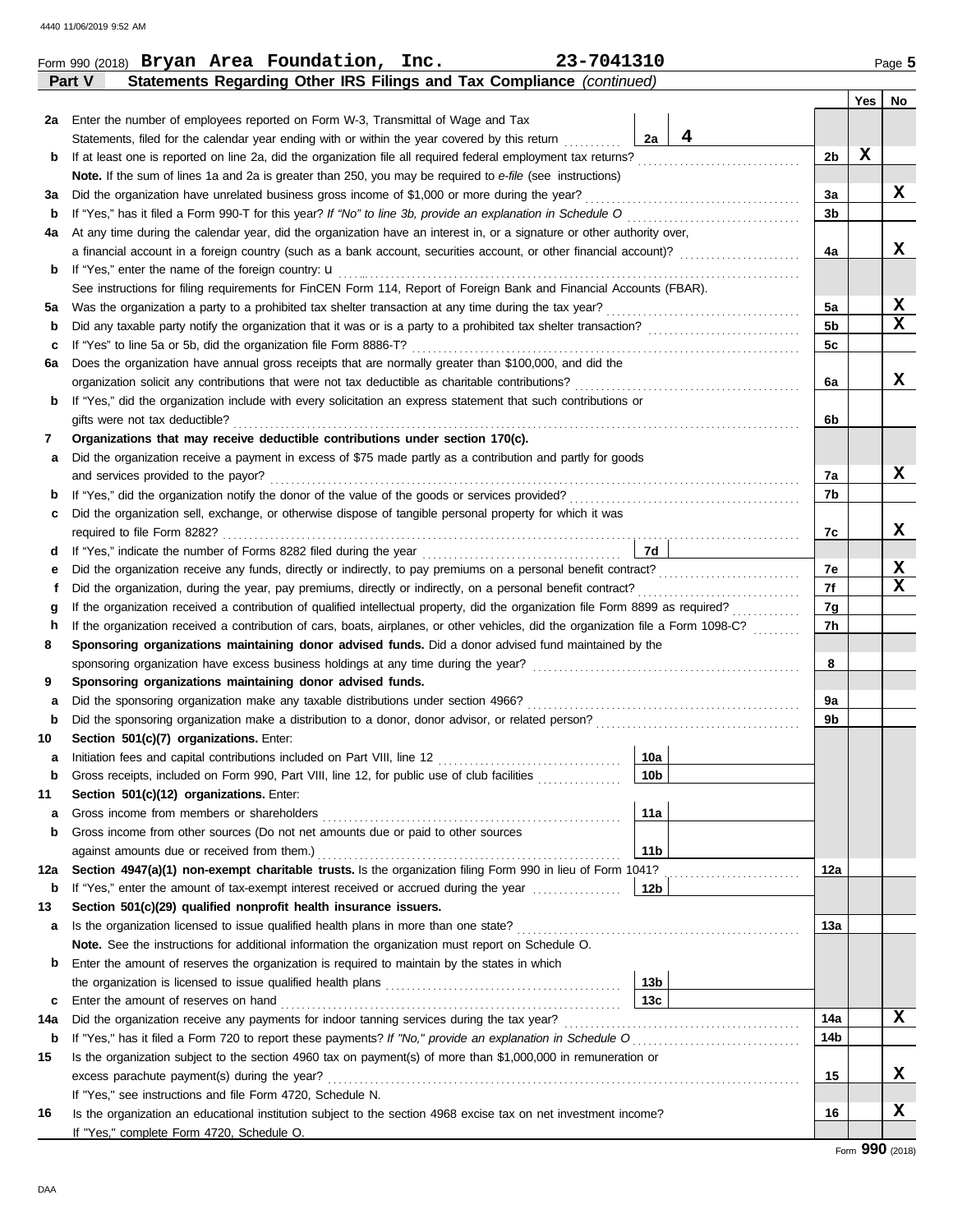|     | 23-7041310<br>Form 990 (2018) Bryan Area Foundation, Inc.                                                                           |                         |             | Page 6      |
|-----|-------------------------------------------------------------------------------------------------------------------------------------|-------------------------|-------------|-------------|
|     | Part VI<br>Governance, Management, and Disclosure For each "Yes" response to lines 2 through 7b below, and for a "No"               |                         |             |             |
|     | response to line 8a, 8b, or 10b below, describe the circumstances, processes, or changes in Schedule O. See instructions.           |                         |             |             |
|     |                                                                                                                                     |                         |             | x           |
|     | Section A. Governing Body and Management                                                                                            |                         |             |             |
|     |                                                                                                                                     |                         | Yes         | No          |
| 1а  | 14<br>1a<br>Enter the number of voting members of the governing body at the end of the tax year                                     |                         |             |             |
|     | If there are material differences in voting rights among members of the governing body, or                                          |                         |             |             |
|     | if the governing body delegated broad authority to an executive committee or similar                                                |                         |             |             |
|     | committee, explain in Schedule O.                                                                                                   |                         |             |             |
| b   | 14<br>1b<br>Enter the number of voting members included in line 1a, above, who are independent                                      |                         |             |             |
| 2   | Did any officer, director, trustee, or key employee have a family relationship or a business relationship with                      |                         |             |             |
|     | any other officer, director, trustee, or key employee?                                                                              | $\mathbf{2}$            |             | x           |
| 3   | Did the organization delegate control over management duties customarily performed by or under the direct                           |                         |             |             |
|     | supervision of officers, directors, or trustees, or key employees to a management company or other person?                          | 3                       |             | X           |
| 4   |                                                                                                                                     | $\overline{\mathbf{4}}$ |             | $\mathbf x$ |
| 5   | Did the organization become aware during the year of a significant diversion of the organization's assets?                          | 5                       |             | X           |
| 6   | Did the organization have members or stockholders?                                                                                  | 6                       |             | X           |
| 7a  | Did the organization have members, stockholders, or other persons who had the power to elect or appoint                             |                         |             |             |
|     | one or more members of the governing body?                                                                                          | 7a                      |             | x           |
| b   | Are any governance decisions of the organization reserved to (or subject to approval by) members,                                   |                         |             |             |
|     | stockholders, or persons other than the governing body?                                                                             | 7b                      |             | x           |
| 8   | Did the organization contemporaneously document the meetings held or written actions undertaken during the year by the following:   |                         |             |             |
| а   | The governing body?                                                                                                                 | 8а                      | X           |             |
| b   |                                                                                                                                     | 8b                      | X           |             |
| 9   | Is there any officer, director, trustee, or key employee listed in Part VII, Section A, who cannot be reached at                    |                         |             |             |
|     |                                                                                                                                     | 9                       |             | x           |
|     | Section B. Policies (This Section B requests information about policies not required by the Internal Revenue Code.)                 |                         |             |             |
|     |                                                                                                                                     |                         | <b>Yes</b>  | No          |
| 10a | Did the organization have local chapters, branches, or affiliates?                                                                  | 10a                     |             | x           |
| b   | If "Yes," did the organization have written policies and procedures governing the activities of such chapters,                      |                         |             |             |
|     |                                                                                                                                     | 10b                     |             |             |
| 11a | Has the organization provided a complete copy of this Form 990 to all members of its governing body before filing the form?         | 11a                     | $\mathbf x$ |             |
| b   | Describe in Schedule O the process, if any, used by the organization to review this Form 990.                                       |                         |             |             |
| 12a | Did the organization have a written conflict of interest policy? If "No," go to line 13                                             | 12a                     | X           |             |
| b   | Were officers, directors, or trustees, and key employees required to disclose annually interests that could give rise to conflicts? | 12b                     | $\mathbf x$ |             |
| c   | Did the organization regularly and consistently monitor and enforce compliance with the policy? If "Yes,"                           |                         |             |             |
|     | describe in Schedule O how this was done                                                                                            | 12c                     | $\mathbf x$ |             |
| 13  | Did the organization have a written whistleblower policy?                                                                           | 13                      | $\mathbf x$ |             |
| 14  | Did the organization have a written document retention and destruction policy?                                                      | 14                      | X           |             |
| 15  | Did the process for determining compensation of the following persons include a review and approval by                              |                         |             |             |
|     | independent persons, comparability data, and contemporaneous substantiation of the deliberation and decision?                       |                         |             |             |
| a   | The organization's CEO, Executive Director, or top management official                                                              | 15a                     | X           |             |
| b   | Other officers or key employees of the organization                                                                                 | 15b                     | $\mathbf x$ |             |
|     | If "Yes" to line 15a or 15b, describe the process in Schedule O (see instructions).                                                 |                         |             |             |
| 16a | Did the organization invest in, contribute assets to, or participate in a joint venture or similar arrangement                      |                         |             |             |
|     | with a taxable entity during the year?                                                                                              | 16a                     |             | X           |
| b   | If "Yes," did the organization follow a written policy or procedure requiring the organization to evaluate its                      |                         |             |             |
|     | participation in joint venture arrangements under applicable federal tax law, and take steps to safeguard the                       |                         |             |             |
|     |                                                                                                                                     | 16b                     |             |             |
|     | <b>Section C. Disclosure</b>                                                                                                        |                         |             |             |
| 17  | List the states with which a copy of this Form 990 is required to be filed $\mathbf u$<br>OH                                        |                         |             |             |
| 18  | Section 6104 requires an organization to make its Forms 1023 (1024 or 1024-A if applicable), 990, and 990-T (Section 501(c)         |                         |             |             |
|     | (3)s only) available for public inspection. Indicate how you made these available. Check all that apply.                            |                         |             |             |
|     | X <br>$ \mathbf{X} $ Upon request<br>Another's website<br>Own website<br>Other (explain in Schedule O)                              |                         |             |             |
| 19  | Describe in Schedule O whether (and if so, how) the organization made its governing documents, conflict of interest policy, and     |                         |             |             |
|     | financial statements available to the public during the tax year.                                                                   |                         |             |             |
| 20  | State the name, address, and telephone number of the person who possesses the organization's books and records u                    |                         |             |             |
|     | Jack Brace<br>P.O. Box 651                                                                                                          |                         |             |             |
|     | 43506<br>OН<br>Bryan                                                                                                                | 419-633-1156            |             |             |

DAA Form **990** (2018)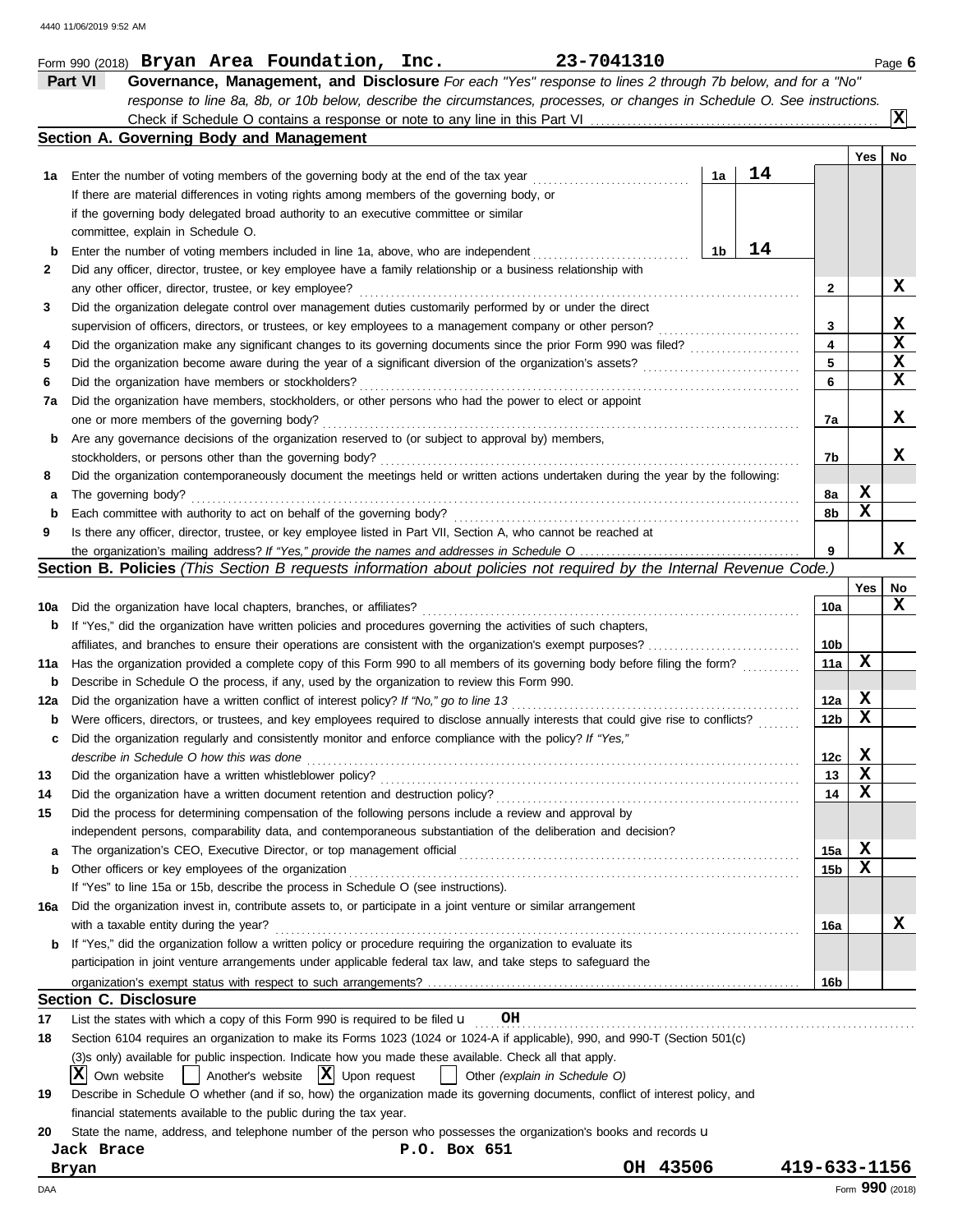|                                                                                                                                                                                                                                                                                                                                                                         | 23-7041310<br>Form 990 (2018) Bryan Area Foundation, Inc.                                                                                                                                                                                                                                                  | Page 7 |  |  |  |  |  |  |
|-------------------------------------------------------------------------------------------------------------------------------------------------------------------------------------------------------------------------------------------------------------------------------------------------------------------------------------------------------------------------|------------------------------------------------------------------------------------------------------------------------------------------------------------------------------------------------------------------------------------------------------------------------------------------------------------|--------|--|--|--|--|--|--|
| Part VII                                                                                                                                                                                                                                                                                                                                                                | Compensation of Officers, Directors, Trustees, Key Employees, Highest Compensated Employees, and                                                                                                                                                                                                           |        |  |  |  |  |  |  |
|                                                                                                                                                                                                                                                                                                                                                                         | <b>Independent Contractors</b>                                                                                                                                                                                                                                                                             |        |  |  |  |  |  |  |
|                                                                                                                                                                                                                                                                                                                                                                         | Check if Schedule O contains a response or note to any line in this Part VII                                                                                                                                                                                                                               |        |  |  |  |  |  |  |
| Section A.                                                                                                                                                                                                                                                                                                                                                              | Officers, Directors, Trustees, Key Employees, and Highest Compensated Employees                                                                                                                                                                                                                            |        |  |  |  |  |  |  |
| organization's tax year.                                                                                                                                                                                                                                                                                                                                                | 1a Complete this table for all persons required to be listed. Report compensation for the calendar year ending with or within the                                                                                                                                                                          |        |  |  |  |  |  |  |
| • List all of the organization's <b>current</b> officers, directors, trustees (whether individuals or organizations), regardless of amount of<br>compensation. Enter -0- in columns $(D)$ , $(E)$ , and $(F)$ if no compensation was paid.<br>• List all of the organization's <b>current</b> key employees, if any. See instructions for definition of "key employee." |                                                                                                                                                                                                                                                                                                            |        |  |  |  |  |  |  |
|                                                                                                                                                                                                                                                                                                                                                                         | • List the organization's five current highest compensated employees (other than an officer, director, trustee, or key employee)<br>who received reportable compensation (Box 5 of Form W-2 and/or Box 7 of Form 1099-MISC) of more than \$100,000 from the<br>organization and any related organizations. |        |  |  |  |  |  |  |

List all of the organization's **former** officers, key employees, and highest compensated employees who received more than • List all of the organization's **former** officers, key employees, and highest compensate \$100,000 of reportable compensation from the organization and any related organizations.

■ List all of the organization's **former directors or trustees** that received, in the capacity as a former director or trustee of the practization more than \$10,000 of reportable compensation from the organization and any organization, more than \$10,000 of reportable compensation from the organization and any related organizations. List persons in the following order: individual trustees or directors; institutional trustees; officers; key employees; highest compensated employees; and former such persons.

Check this box if neither the organization nor any related organization compensated any current officer, director, or trustee.

| (A)<br>Name and Title      | (B)<br>Average<br>hours per<br>week<br>(list any               |                                      | (C)<br>Position<br>(do not check more than one<br>box, unless person is both an<br>officer and a director/trustee) |             |                 |                                           | (D)<br>Reportable<br>compensation<br>from<br>the<br>organization | (E)<br>Reportable<br>compensation from<br>related<br>organizations<br>(W-2/1099-MISC) | (F)<br>Estimated<br>amount of<br>other<br>compensation<br>from the |
|----------------------------|----------------------------------------------------------------|--------------------------------------|--------------------------------------------------------------------------------------------------------------------|-------------|-----------------|-------------------------------------------|------------------------------------------------------------------|---------------------------------------------------------------------------------------|--------------------------------------------------------------------|
|                            | hours for<br>related<br>organizations<br>below dotted<br>line) | Individual<br>or director<br>trustee | nstitutional trustee                                                                                               | Officer     | Ķey<br>employee | Former<br>Highest compensated<br>employee | (W-2/1099-MISC)                                                  |                                                                                       | organization<br>and related<br>organizations                       |
| (1) Michael A. Shaffer     |                                                                |                                      |                                                                                                                    |             |                 |                                           |                                                                  |                                                                                       |                                                                    |
|                            | 2.00                                                           |                                      |                                                                                                                    |             |                 |                                           |                                                                  |                                                                                       |                                                                    |
| Vice Chairman              | 0.00                                                           | $\mathbf x$                          |                                                                                                                    | $\mathbf x$ |                 |                                           | 0                                                                | 0                                                                                     | 0                                                                  |
| (2) George H. Gardner      |                                                                |                                      |                                                                                                                    |             |                 |                                           |                                                                  |                                                                                       |                                                                    |
|                            | 2.00                                                           |                                      |                                                                                                                    |             |                 |                                           |                                                                  |                                                                                       |                                                                    |
| Treasurer                  | 0.00                                                           | $\mathbf x$                          |                                                                                                                    | X           |                 |                                           | 0                                                                | 0                                                                                     | 0                                                                  |
| (3) Stephen Hess           |                                                                |                                      |                                                                                                                    |             |                 |                                           |                                                                  |                                                                                       |                                                                    |
|                            | 1.00                                                           |                                      |                                                                                                                    |             |                 |                                           |                                                                  |                                                                                       |                                                                    |
| Trustee                    | 0.00                                                           | $\mathbf x$                          |                                                                                                                    |             |                 |                                           | 0                                                                | 0                                                                                     | $\mathbf 0$                                                        |
| (4) Karen K. Gallagher     |                                                                |                                      |                                                                                                                    |             |                 |                                           |                                                                  |                                                                                       |                                                                    |
|                            | 1.00                                                           |                                      |                                                                                                                    |             |                 |                                           |                                                                  |                                                                                       |                                                                    |
| Trustee                    | 0.00                                                           | $\mathbf x$                          |                                                                                                                    |             |                 |                                           | 0                                                                | 0                                                                                     | 0                                                                  |
| (5) Pamela Steel           |                                                                |                                      |                                                                                                                    |             |                 |                                           |                                                                  |                                                                                       |                                                                    |
|                            | 2.00                                                           |                                      |                                                                                                                    |             |                 |                                           |                                                                  |                                                                                       |                                                                    |
| Chairman                   | 0.00                                                           | $\mathbf x$                          |                                                                                                                    | $\mathbf x$ |                 |                                           | 0                                                                | 0                                                                                     | 0                                                                  |
| (6) Diana Moore-Eschhofen  |                                                                |                                      |                                                                                                                    |             |                 |                                           |                                                                  |                                                                                       |                                                                    |
|                            | 1.00                                                           |                                      |                                                                                                                    |             |                 |                                           |                                                                  |                                                                                       |                                                                    |
| Trustee                    | 0.00                                                           | $\mathbf x$                          |                                                                                                                    |             |                 |                                           | 0                                                                | 0                                                                                     | 0                                                                  |
| (7) Jason A. Beals         |                                                                |                                      |                                                                                                                    |             |                 |                                           |                                                                  |                                                                                       |                                                                    |
|                            | 1.00                                                           |                                      |                                                                                                                    |             |                 |                                           |                                                                  |                                                                                       |                                                                    |
| Trustee                    | 0.00                                                           | $\mathbf x$                          |                                                                                                                    |             |                 |                                           | 0                                                                | 0                                                                                     | 0                                                                  |
| (8) Jason Kunsman          |                                                                |                                      |                                                                                                                    |             |                 |                                           |                                                                  |                                                                                       |                                                                    |
|                            | 1.00                                                           |                                      |                                                                                                                    |             |                 |                                           |                                                                  |                                                                                       |                                                                    |
| Trustee                    | 0.00                                                           | X                                    |                                                                                                                    |             |                 |                                           | 0                                                                | 0                                                                                     | 0                                                                  |
| (9) Diana L. Savage        |                                                                |                                      |                                                                                                                    |             |                 |                                           |                                                                  |                                                                                       |                                                                    |
|                            | 1.00                                                           |                                      |                                                                                                                    |             |                 |                                           |                                                                  |                                                                                       |                                                                    |
| Trustee                    | 0.00                                                           | $\mathbf x$                          |                                                                                                                    |             |                 |                                           | 0                                                                | 0                                                                                     | 0                                                                  |
| (10) Christopher B. Walker |                                                                |                                      |                                                                                                                    |             |                 |                                           |                                                                  |                                                                                       |                                                                    |
|                            | 2.00                                                           |                                      |                                                                                                                    |             |                 |                                           |                                                                  |                                                                                       |                                                                    |
| Secretary                  | 0.00                                                           | $\mathbf x$                          |                                                                                                                    | $\mathbf x$ |                 |                                           | 0                                                                | 0                                                                                     | 0                                                                  |
| (11) George G. Brown       |                                                                |                                      |                                                                                                                    |             |                 |                                           |                                                                  |                                                                                       |                                                                    |
|                            | 1.00                                                           |                                      |                                                                                                                    |             |                 |                                           |                                                                  |                                                                                       |                                                                    |
| Trustee                    | 0.00                                                           | $\mathbf x$                          |                                                                                                                    |             |                 |                                           | 0                                                                | 0                                                                                     | 0                                                                  |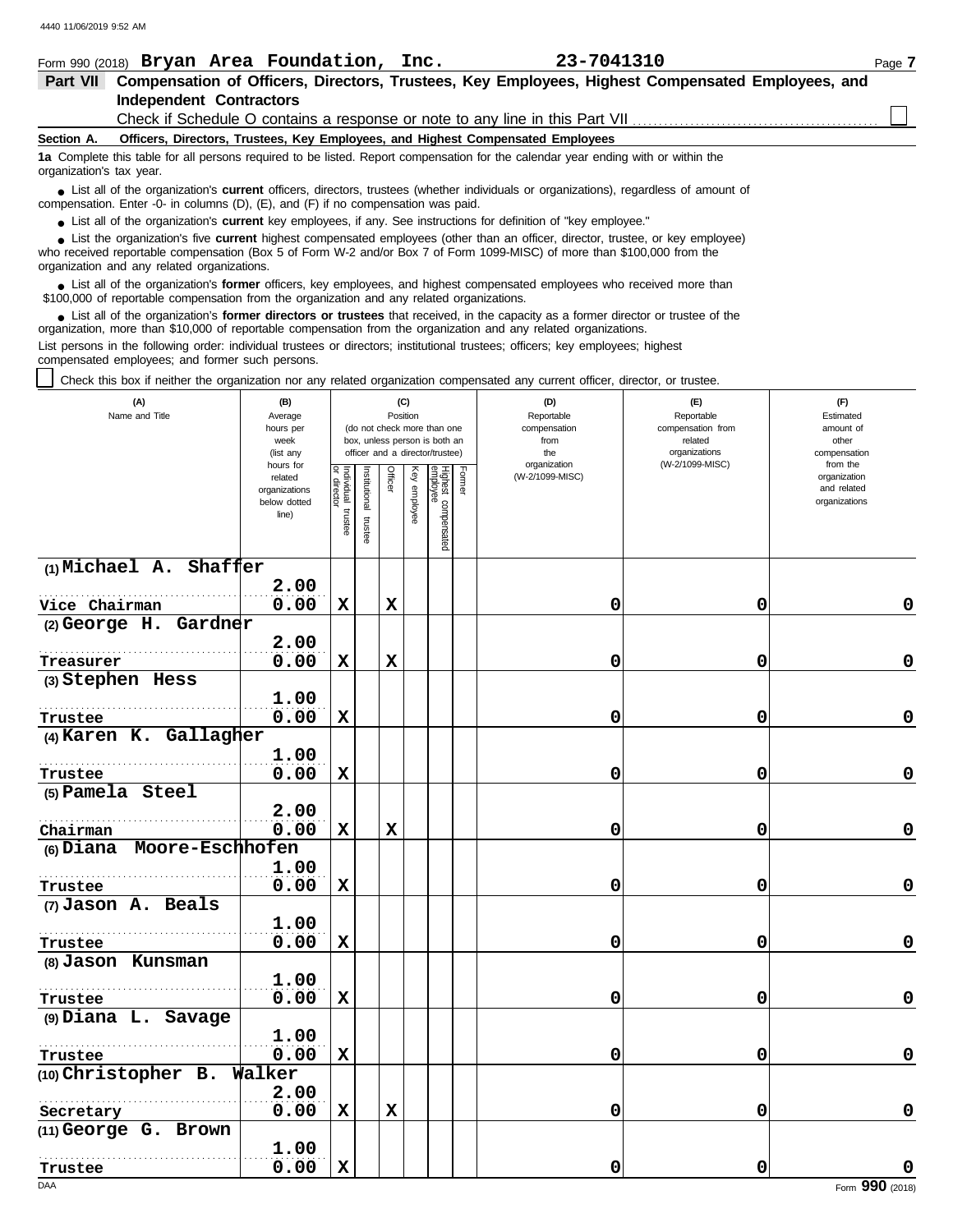| 4440 11/06/2019 9:52 AM<br>Form 990 (2018) Bryan Area Foundation, Inc.                                                                                                                                                    |                                                                |                                                                                                                    |                          |         |              |                                 |                                                  | 23-7041310                      |                                                                                                                                                                              |                                                          | Page 8                |
|---------------------------------------------------------------------------------------------------------------------------------------------------------------------------------------------------------------------------|----------------------------------------------------------------|--------------------------------------------------------------------------------------------------------------------|--------------------------|---------|--------------|---------------------------------|--------------------------------------------------|---------------------------------|------------------------------------------------------------------------------------------------------------------------------------------------------------------------------|----------------------------------------------------------|-----------------------|
| Part VII<br>(A)<br>Name and title                                                                                                                                                                                         | (B)<br>Average<br>hours per<br>week<br>(list any               | (C)<br>Position<br>(do not check more than one<br>box, unless person is both an<br>officer and a director/trustee) |                          |         |              |                                 | (D)<br>Reportable<br>compensation<br>from<br>the |                                 | Section A. Officers, Directors, Trustees, Key Employees, and Highest Compensated Employees (continued)<br>(E)<br>Reportable<br>compensation from<br>related<br>organizations | (F)<br>Estimated<br>amount of<br>other<br>compensation   |                       |
|                                                                                                                                                                                                                           | hours for<br>related<br>organizations<br>below dotted<br>line) | Individual<br>or director<br>trustee                                                                               | Institutional<br>trustee | Officer | Key employee | Highest compensated<br>employee | Former                                           | organization<br>(W-2/1099-MISC) | (W-2/1099-MISC)                                                                                                                                                              | from the<br>organization<br>and related<br>organizations |                       |
| David Schumm<br>(12)                                                                                                                                                                                                      |                                                                |                                                                                                                    |                          |         |              |                                 |                                                  |                                 |                                                                                                                                                                              |                                                          |                       |
| Trustee                                                                                                                                                                                                                   | 1.00<br>0.00                                                   | $\mathbf x$                                                                                                        |                          |         |              |                                 |                                                  | 0                               | 0                                                                                                                                                                            |                                                          | 0                     |
| Thomas L. Turnbull<br>(13)                                                                                                                                                                                                |                                                                |                                                                                                                    |                          |         |              |                                 |                                                  |                                 |                                                                                                                                                                              |                                                          |                       |
| Trustee                                                                                                                                                                                                                   | 1.00<br>0.00                                                   | $\mathbf x$                                                                                                        |                          |         |              |                                 |                                                  | 0                               | 0                                                                                                                                                                            |                                                          | 0                     |
| Jack E. Brace<br>(14)                                                                                                                                                                                                     | 40.00                                                          |                                                                                                                    |                          |         |              |                                 |                                                  |                                 |                                                                                                                                                                              |                                                          |                       |
| President/CEO                                                                                                                                                                                                             | 0.00                                                           |                                                                                                                    |                          | X       |              |                                 |                                                  | 114,984                         | 0                                                                                                                                                                            |                                                          | 0                     |
|                                                                                                                                                                                                                           |                                                                |                                                                                                                    |                          |         |              |                                 |                                                  |                                 |                                                                                                                                                                              |                                                          |                       |
|                                                                                                                                                                                                                           |                                                                |                                                                                                                    |                          |         |              |                                 |                                                  |                                 |                                                                                                                                                                              |                                                          |                       |
|                                                                                                                                                                                                                           |                                                                |                                                                                                                    |                          |         |              |                                 |                                                  |                                 |                                                                                                                                                                              |                                                          |                       |
|                                                                                                                                                                                                                           |                                                                |                                                                                                                    |                          |         |              |                                 |                                                  |                                 |                                                                                                                                                                              |                                                          |                       |
|                                                                                                                                                                                                                           |                                                                |                                                                                                                    |                          |         |              |                                 |                                                  |                                 |                                                                                                                                                                              |                                                          |                       |
|                                                                                                                                                                                                                           |                                                                |                                                                                                                    |                          |         |              |                                 |                                                  |                                 |                                                                                                                                                                              |                                                          |                       |
|                                                                                                                                                                                                                           |                                                                |                                                                                                                    |                          |         |              |                                 | u                                                | 114,984                         |                                                                                                                                                                              |                                                          |                       |
| Total from continuation sheets to Part VII, Section A  u<br>C<br>Total (add lines 1b and 1c)<br>d                                                                                                                         |                                                                |                                                                                                                    |                          |         |              |                                 | $\mathbf{u}$                                     | 114,984                         |                                                                                                                                                                              |                                                          |                       |
| Total number of individuals (including but not limited to those listed above) who received more than \$100,000 of<br>$\mathbf{2}$<br>reportable compensation from the organization u                                      |                                                                |                                                                                                                    | ı.                       |         |              |                                 |                                                  |                                 |                                                                                                                                                                              |                                                          |                       |
| 3<br>Did the organization list any former officer, director, or trustee, key employee, or highest compensated                                                                                                             |                                                                |                                                                                                                    |                          |         |              |                                 |                                                  |                                 |                                                                                                                                                                              |                                                          | Yes<br>$\overline{N}$ |
| employee on line 1a? If "Yes," complete Schedule J for such individual manufactured content to the 1at of the                                                                                                             |                                                                |                                                                                                                    |                          |         |              |                                 |                                                  |                                 |                                                                                                                                                                              | 3                                                        | X                     |
| For any individual listed on line 1a, is the sum of reportable compensation and other compensation from the<br>4<br>organization and related organizations greater than \$150,000? If "Yes," complete Schedule J for such |                                                                |                                                                                                                    |                          |         |              |                                 |                                                  |                                 |                                                                                                                                                                              |                                                          |                       |
| Did any person listed on line 1a receive or accrue compensation from any unrelated organization or individual<br>5                                                                                                        |                                                                |                                                                                                                    |                          |         |              |                                 |                                                  |                                 |                                                                                                                                                                              | 4                                                        | x                     |
| Section B. Independent Contractors                                                                                                                                                                                        |                                                                |                                                                                                                    |                          |         |              |                                 |                                                  |                                 |                                                                                                                                                                              | 5                                                        | x                     |
| Complete this table for your five highest compensated independent contractors that received more than \$100,000 of<br>1                                                                                                   |                                                                |                                                                                                                    |                          |         |              |                                 |                                                  |                                 |                                                                                                                                                                              |                                                          |                       |
| compensation from the organization. Report compensation for the calendar year ending with or within the organization's tax year.<br>(A)<br>Name and business address                                                      |                                                                |                                                                                                                    |                          |         |              |                                 |                                                  | (B)<br>Description of services  |                                                                                                                                                                              | (C)<br>Compensation                                      |                       |
|                                                                                                                                                                                                                           |                                                                |                                                                                                                    |                          |         |              |                                 |                                                  |                                 |                                                                                                                                                                              |                                                          |                       |
|                                                                                                                                                                                                                           |                                                                |                                                                                                                    |                          |         |              |                                 |                                                  |                                 |                                                                                                                                                                              |                                                          |                       |
|                                                                                                                                                                                                                           |                                                                |                                                                                                                    |                          |         |              |                                 |                                                  |                                 |                                                                                                                                                                              |                                                          |                       |
|                                                                                                                                                                                                                           |                                                                |                                                                                                                    |                          |         |              |                                 |                                                  |                                 |                                                                                                                                                                              |                                                          |                       |
|                                                                                                                                                                                                                           |                                                                |                                                                                                                    |                          |         |              |                                 |                                                  |                                 |                                                                                                                                                                              |                                                          |                       |
| Total number of independent contractors (including but not limited to those listed above) who<br>$\mathbf{2}$<br>received more than \$100,000 of compensation from the organization u                                     |                                                                |                                                                                                                    |                          |         |              |                                 |                                                  |                                 | 0                                                                                                                                                                            |                                                          |                       |

| received more than \$100,000 of compensation from the organization u |  |  |  |  |  |
|----------------------------------------------------------------------|--|--|--|--|--|
|                                                                      |  |  |  |  |  |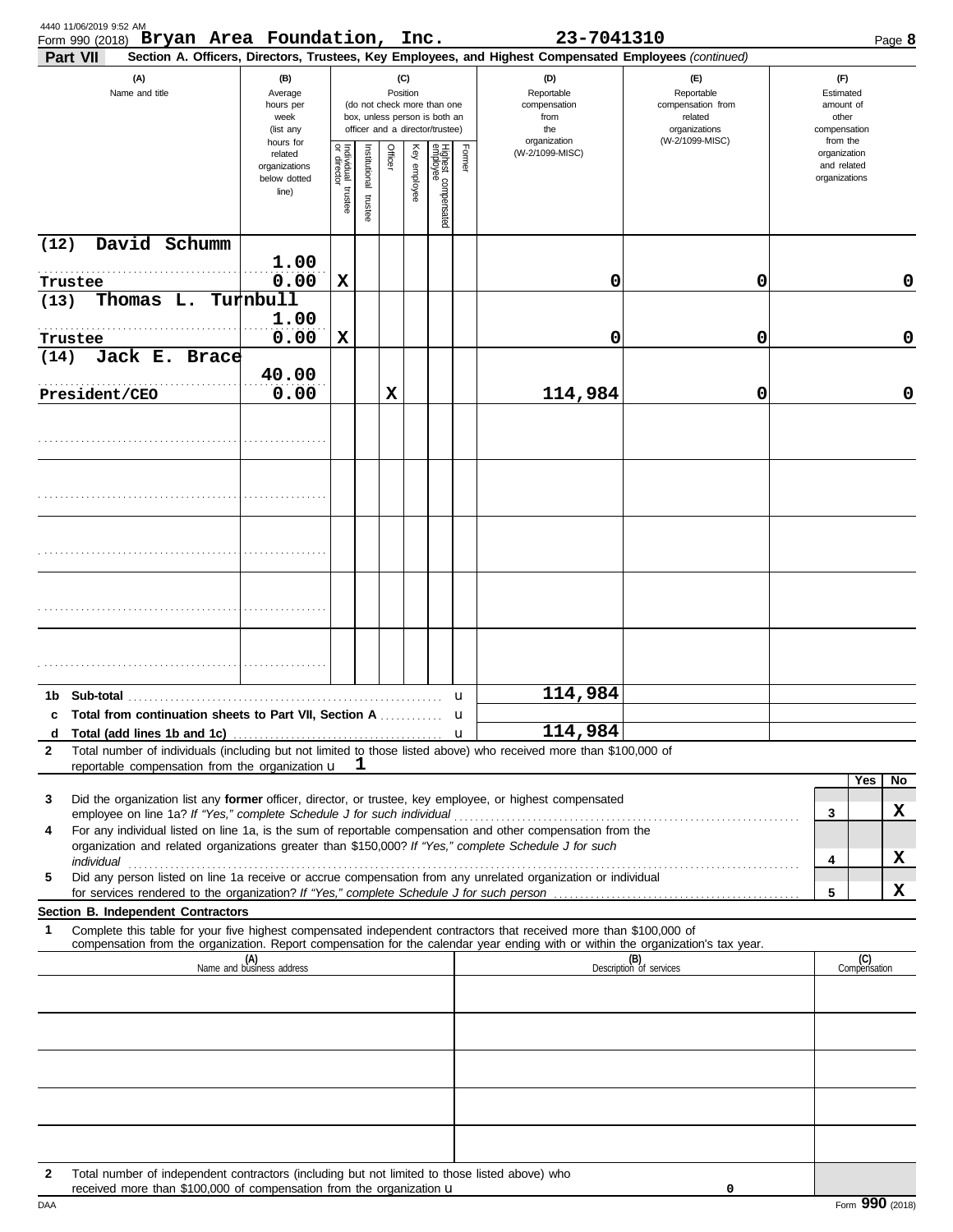| Part VIII                                                |    |                                                                                            | <b>Statement of Revenue</b> |                |                    | Form 990 (2018) $Bryan$ Area Foundation, Inc. | 23-7041310                                         |                                         | Page 9                                                           |
|----------------------------------------------------------|----|--------------------------------------------------------------------------------------------|-----------------------------|----------------|--------------------|-----------------------------------------------|----------------------------------------------------|-----------------------------------------|------------------------------------------------------------------|
|                                                          |    |                                                                                            |                             |                |                    |                                               |                                                    |                                         |                                                                  |
|                                                          |    |                                                                                            |                             |                |                    | (A)<br>Total revenue                          | (B)<br>Related or<br>exempt<br>function<br>revenue | (C)<br>Unrelated<br>business<br>revenue | (D)<br>Revenue<br>excluded from tax<br>under sections<br>512-514 |
|                                                          |    | 1a Federated campaigns                                                                     |                             | 1a             |                    |                                               |                                                    |                                         |                                                                  |
| Grants<br>mounts                                         |    | <b>b</b> Membership dues                                                                   |                             | 1 <sub>b</sub> |                    |                                               |                                                    |                                         |                                                                  |
|                                                          |    | c Fundraising events                                                                       |                             | 1 <sub>c</sub> |                    |                                               |                                                    |                                         |                                                                  |
|                                                          |    | d Related organizations                                                                    |                             | 1 <sub>d</sub> |                    |                                               |                                                    |                                         |                                                                  |
|                                                          |    | <b>e</b> Government grants (contributions)                                                 |                             | 1e             |                    |                                               |                                                    |                                         |                                                                  |
| Contributions, Gifts, Grant<br>and Other Similar Amount. |    | f All other contributions, gifts, grants,<br>and similar amounts not included above        |                             | 1f             | 501,816            |                                               |                                                    |                                         |                                                                  |
|                                                          |    | g Noncash contributions included in lines 1a-1f:                                           |                             |                |                    |                                               |                                                    |                                         |                                                                  |
|                                                          |    |                                                                                            |                             |                |                    | 501,816                                       |                                                    |                                         |                                                                  |
|                                                          |    |                                                                                            |                             |                | Busn. Code         |                                               |                                                    |                                         |                                                                  |
|                                                          | 2a |                                                                                            |                             |                |                    |                                               |                                                    |                                         |                                                                  |
|                                                          | b  |                                                                                            |                             |                |                    |                                               |                                                    |                                         |                                                                  |
|                                                          |    |                                                                                            |                             |                |                    |                                               |                                                    |                                         |                                                                  |
|                                                          | d  |                                                                                            |                             |                |                    |                                               |                                                    |                                         |                                                                  |
|                                                          | е  |                                                                                            |                             |                |                    |                                               |                                                    |                                         |                                                                  |
| Program Service Revenue                                  |    | f All other program service revenue $\ldots$                                               |                             |                |                    |                                               |                                                    |                                         |                                                                  |
|                                                          |    |                                                                                            |                             |                | $\mathbf{u}$       |                                               |                                                    |                                         |                                                                  |
|                                                          | 5  |                                                                                            | (i) Real                    |                | u<br>(ii) Personal |                                               |                                                    |                                         |                                                                  |
|                                                          |    | 6a Gross rents                                                                             |                             |                |                    |                                               |                                                    |                                         |                                                                  |
|                                                          |    | <b>b</b> Less: rental exps.                                                                |                             |                |                    |                                               |                                                    |                                         |                                                                  |
|                                                          |    | <b>c</b> Rental inc. or (loss)                                                             |                             |                | u                  |                                               |                                                    |                                         |                                                                  |
|                                                          |    | <b>7a</b> Gross amount from                                                                | (i) Securities              |                | (ii) Other         |                                               |                                                    |                                         |                                                                  |
|                                                          |    | sales of assets<br>other than inventory                                                    | 2,755,699                   |                |                    |                                               |                                                    |                                         |                                                                  |
|                                                          |    | <b>b</b> Less: cost or other                                                               |                             |                |                    |                                               |                                                    |                                         |                                                                  |
|                                                          |    | basis & sales exps.                                                                        | 2,312,774                   |                |                    |                                               |                                                    |                                         |                                                                  |
|                                                          |    | c Gain or (loss)                                                                           |                             | 442,925        |                    |                                               |                                                    |                                         |                                                                  |
|                                                          |    |                                                                                            |                             |                |                    | 442,925                                       |                                                    |                                         | 442,925                                                          |
|                                                          |    | 8a Gross income from fundraising events                                                    |                             |                |                    |                                               |                                                    |                                         |                                                                  |
|                                                          |    | (not including $\$\dots$                                                                   |                             |                |                    |                                               |                                                    |                                         |                                                                  |
|                                                          |    | of contributions reported on line 1c).                                                     |                             |                |                    |                                               |                                                    |                                         |                                                                  |
|                                                          |    | See Part IV, line $18$                                                                     |                             | a              |                    |                                               |                                                    |                                         |                                                                  |
| Other Revenue                                            |    | <b>b</b> Less: direct expenses                                                             |                             | $\mathbf b$    |                    |                                               |                                                    |                                         |                                                                  |
|                                                          |    | c Net income or (loss) from fundraising events  u                                          |                             |                |                    |                                               |                                                    |                                         |                                                                  |
|                                                          |    | 9a Gross income from gaming activities.                                                    |                             |                |                    |                                               |                                                    |                                         |                                                                  |
|                                                          |    | See Part IV, line 19                                                                       |                             | a              |                    |                                               |                                                    |                                         |                                                                  |
|                                                          |    | <b>b</b> Less: direct expenses                                                             |                             | b              |                    |                                               |                                                    |                                         |                                                                  |
|                                                          |    | c Net income or (loss) from gaming activities  u                                           |                             |                |                    |                                               |                                                    |                                         |                                                                  |
|                                                          |    | 10a Gross sales of inventory, less                                                         |                             |                |                    |                                               |                                                    |                                         |                                                                  |
|                                                          |    | returns and allowances                                                                     |                             | a              |                    |                                               |                                                    |                                         |                                                                  |
|                                                          |    |                                                                                            |                             |                |                    |                                               |                                                    |                                         |                                                                  |
|                                                          |    | <b>b</b> Less: cost of goods sold<br><b>c</b> Net income or (loss) from sales of inventory |                             | $\mathbf b$    |                    |                                               |                                                    |                                         |                                                                  |

u

u

**1,598,696 0 0 1,096,880**

**11a b**

> **c** . . . . . . . . . . . . . . . . . . . . . . . . . . . . . . . . . . . . . . . . . . . . . . **d** All other revenue ............................... **e Total.** Add lines 11a–11d . . . . . . . . . . . . . . . . . . . . . . . . . . . . . **Total revenue.** See instructions. . . . . . . . . . . . . . . . . . . . . . **12**

. . . . . . . . . . . . . . . . . . . . . . . . . . . . . . . . . . . . . . . . . . . . . . . . . . . . . . . . . . . . . . . . . . . . . . . . . . . . . . . . . . . . . . . . . . . .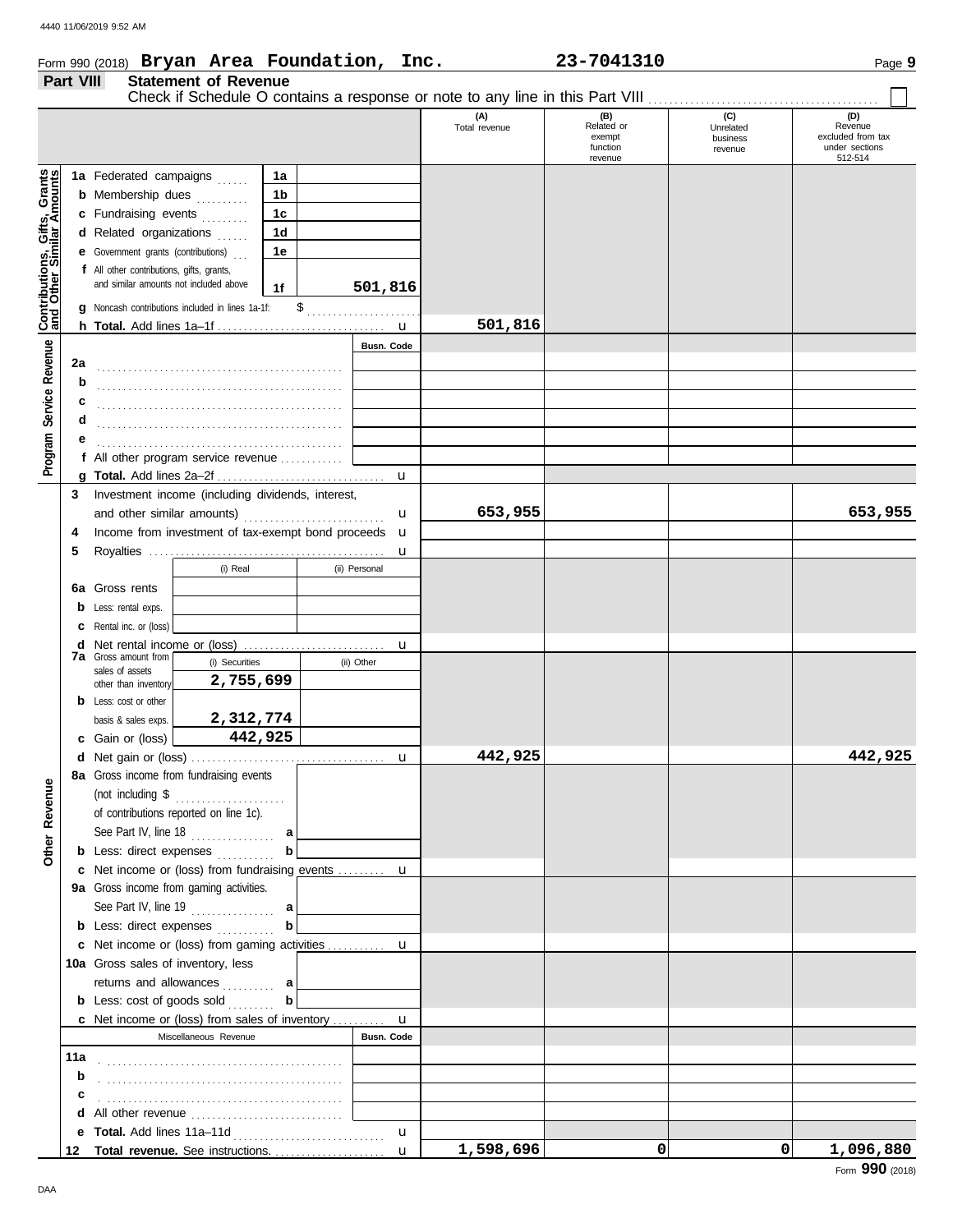## **Part IX Statement of Functional Expenses** Form 990 (2018) Page **10 Bryan Area Foundation, Inc. 23-7041310**

|              | Section 501(c)(3) and 501(c)(4) organizations must complete all columns. All other organizations must complete column (A).<br>Check if Schedule O contains a response or note to any line in this Part IX                                                                                                                                                                                                                                                                                                |                |                             |                                    |                         |
|--------------|----------------------------------------------------------------------------------------------------------------------------------------------------------------------------------------------------------------------------------------------------------------------------------------------------------------------------------------------------------------------------------------------------------------------------------------------------------------------------------------------------------|----------------|-----------------------------|------------------------------------|-------------------------|
|              | Do not include amounts reported on lines 6b,                                                                                                                                                                                                                                                                                                                                                                                                                                                             | (A)            | (B)                         | (C)                                | (D)                     |
|              | 7b, 8b, 9b, and 10b of Part VIII.                                                                                                                                                                                                                                                                                                                                                                                                                                                                        | Total expenses | Program service<br>expenses | Management and<br>general expenses | Fundraising<br>expenses |
| 1            | Grants and other assistance to domestic organizations                                                                                                                                                                                                                                                                                                                                                                                                                                                    |                |                             |                                    |                         |
|              | and domestic governments. See Part IV, line 21                                                                                                                                                                                                                                                                                                                                                                                                                                                           | 694,659        | 694,659                     |                                    |                         |
| $\mathbf{2}$ | Grants and other assistance to domestic                                                                                                                                                                                                                                                                                                                                                                                                                                                                  |                |                             |                                    |                         |
|              | individuals. See Part IV, line 22                                                                                                                                                                                                                                                                                                                                                                                                                                                                        | 189,950        | 189,950                     |                                    |                         |
| 3            | Grants and other assistance to foreign                                                                                                                                                                                                                                                                                                                                                                                                                                                                   |                |                             |                                    |                         |
|              | organizations, foreign governments, and foreign                                                                                                                                                                                                                                                                                                                                                                                                                                                          |                |                             |                                    |                         |
|              | individuals. See Part IV, lines 15 and 16                                                                                                                                                                                                                                                                                                                                                                                                                                                                |                |                             |                                    |                         |
|              | Benefits paid to or for members                                                                                                                                                                                                                                                                                                                                                                                                                                                                          |                |                             |                                    |                         |
| 5            | Compensation of current officers, directors,                                                                                                                                                                                                                                                                                                                                                                                                                                                             |                |                             |                                    |                         |
|              | trustees, and key employees                                                                                                                                                                                                                                                                                                                                                                                                                                                                              | 114,984        | 28,746                      | 57,492                             | 28,746                  |
| 6            | Compensation not included above, to disqualified                                                                                                                                                                                                                                                                                                                                                                                                                                                         |                |                             |                                    |                         |
|              | persons (as defined under section 4958(f)(1)) and                                                                                                                                                                                                                                                                                                                                                                                                                                                        |                |                             |                                    |                         |
|              | persons described in section 4958(c)(3)(B)                                                                                                                                                                                                                                                                                                                                                                                                                                                               |                |                             |                                    |                         |
| 7            | Other salaries and wages                                                                                                                                                                                                                                                                                                                                                                                                                                                                                 | 72,710         | 18,177                      | 36,355                             | 18,178                  |
| 8            | Pension plan accruals and contributions (include                                                                                                                                                                                                                                                                                                                                                                                                                                                         |                |                             |                                    |                         |
|              | section 401(k) and 403(b) employer contributions)                                                                                                                                                                                                                                                                                                                                                                                                                                                        |                |                             |                                    |                         |
| 9            | Other employee benefits                                                                                                                                                                                                                                                                                                                                                                                                                                                                                  | 36,545         | 18,273                      | 9,136                              | 9,136                   |
| 10           |                                                                                                                                                                                                                                                                                                                                                                                                                                                                                                          | 13,976         | 3,494                       | 6,988                              | 3,494                   |
| 11           | Fees for services (non-employees):                                                                                                                                                                                                                                                                                                                                                                                                                                                                       |                |                             |                                    |                         |
| a            |                                                                                                                                                                                                                                                                                                                                                                                                                                                                                                          |                |                             |                                    |                         |
| b            |                                                                                                                                                                                                                                                                                                                                                                                                                                                                                                          |                |                             |                                    |                         |
| c            |                                                                                                                                                                                                                                                                                                                                                                                                                                                                                                          | 15,410         |                             | 15,410                             |                         |
| d            |                                                                                                                                                                                                                                                                                                                                                                                                                                                                                                          |                |                             |                                    |                         |
| е            | Professional fundraising services. See Part IV, line 17                                                                                                                                                                                                                                                                                                                                                                                                                                                  | 126,667        |                             | 126,667                            |                         |
| f            | Investment management fees                                                                                                                                                                                                                                                                                                                                                                                                                                                                               |                |                             |                                    |                         |
| a            | Other. (If line 11g amount exceeds 10% of line 25, column                                                                                                                                                                                                                                                                                                                                                                                                                                                |                |                             |                                    |                         |
|              | (A) amount, list line 11g expenses on Schedule O.)                                                                                                                                                                                                                                                                                                                                                                                                                                                       | 7,435          | 1,859                       |                                    |                         |
| 12           | Advertising and promotion                                                                                                                                                                                                                                                                                                                                                                                                                                                                                | 15,424         | 7,088                       | 3,857                              | 5,576<br>4,479          |
| 13           |                                                                                                                                                                                                                                                                                                                                                                                                                                                                                                          |                |                             |                                    |                         |
| 14<br>15     | Information technology                                                                                                                                                                                                                                                                                                                                                                                                                                                                                   |                |                             |                                    |                         |
| 16           |                                                                                                                                                                                                                                                                                                                                                                                                                                                                                                          | 17,821         | 5,558                       | 7,808                              | 4,455                   |
| 17           |                                                                                                                                                                                                                                                                                                                                                                                                                                                                                                          | 689            | 172                         | 172                                | 345                     |
| 18           | Payments of travel or entertainment expenses                                                                                                                                                                                                                                                                                                                                                                                                                                                             |                |                             |                                    |                         |
|              | for any federal, state, or local public officials                                                                                                                                                                                                                                                                                                                                                                                                                                                        |                |                             |                                    |                         |
| 19           | Conferences, conventions, and meetings                                                                                                                                                                                                                                                                                                                                                                                                                                                                   | 1,103          | 415                         | 552                                | 136                     |
| 20           | Interest                                                                                                                                                                                                                                                                                                                                                                                                                                                                                                 |                |                             |                                    |                         |
| 21           | Payments to affiliates                                                                                                                                                                                                                                                                                                                                                                                                                                                                                   | 1,086          |                             | 1,086                              |                         |
| 22           | Depreciation, depletion, and amortization                                                                                                                                                                                                                                                                                                                                                                                                                                                                | 732            |                             | 732                                |                         |
| 23           | $In \textbf{surance} \begin{tabular}{@{}l@{}} \hline \textbf{unsum} & \textbf{unsum} \\ \hline \textbf{unsum} & \textbf{unsum} \\ \hline \textbf{unsum} & \textbf{unsum} \\ \hline \textbf{unsum} & \textbf{unsum} \\ \hline \textbf{unsum} & \textbf{unsum} \\ \hline \textbf{unsum} & \textbf{unsum} \\ \hline \textbf{unsum} & \textbf{unsum} \\ \hline \textbf{unsum} & \textbf{unsum} \\ \hline \textbf{unsum} & \textbf{unsum} \\ \hline \textbf{unsum} & \textbf{unsum} \\ \hline \textbf{unsum}$ | 2,792          |                             | 2,792                              |                         |
| 24           | Other expenses. Itemize expenses not covered                                                                                                                                                                                                                                                                                                                                                                                                                                                             |                |                             |                                    |                         |
|              | above (List miscellaneous expenses in line 24e. If                                                                                                                                                                                                                                                                                                                                                                                                                                                       |                |                             |                                    |                         |
|              | line 24e amount exceeds 10% of line 25, column                                                                                                                                                                                                                                                                                                                                                                                                                                                           |                |                             |                                    |                         |
|              | (A) amount, list line 24e expenses on Schedule O.)                                                                                                                                                                                                                                                                                                                                                                                                                                                       |                |                             |                                    |                         |
| а            | Special Events Expenses                                                                                                                                                                                                                                                                                                                                                                                                                                                                                  | 26,769         |                             |                                    | 26,769                  |
| b            | <b>FIMS Expense</b>                                                                                                                                                                                                                                                                                                                                                                                                                                                                                      | 17,330         | 8,665                       | 8,665                              |                         |
| c            | Dues                                                                                                                                                                                                                                                                                                                                                                                                                                                                                                     | 1,995          | 498                         | 998                                | 499                     |
| d            | Meals                                                                                                                                                                                                                                                                                                                                                                                                                                                                                                    | 1,673          | 836                         |                                    | 837                     |
| е            | All other expenses                                                                                                                                                                                                                                                                                                                                                                                                                                                                                       | $-312$         | $-43$                       | $-285$                             | 16                      |
| 25           | Total functional expenses. Add lines 1 through 24e                                                                                                                                                                                                                                                                                                                                                                                                                                                       | 1,359,438      | 978,347                     | 278,425                            | 102,666                 |
| 26           | Joint costs. Complete this line only if the<br>organization reported in column (B) joint costs<br>from a combined educational campaign and<br>fundraising solicitation. Check here u<br>if                                                                                                                                                                                                                                                                                                               |                |                             |                                    |                         |
|              | following SOP 98-2 (ASC 958-720)                                                                                                                                                                                                                                                                                                                                                                                                                                                                         |                |                             |                                    |                         |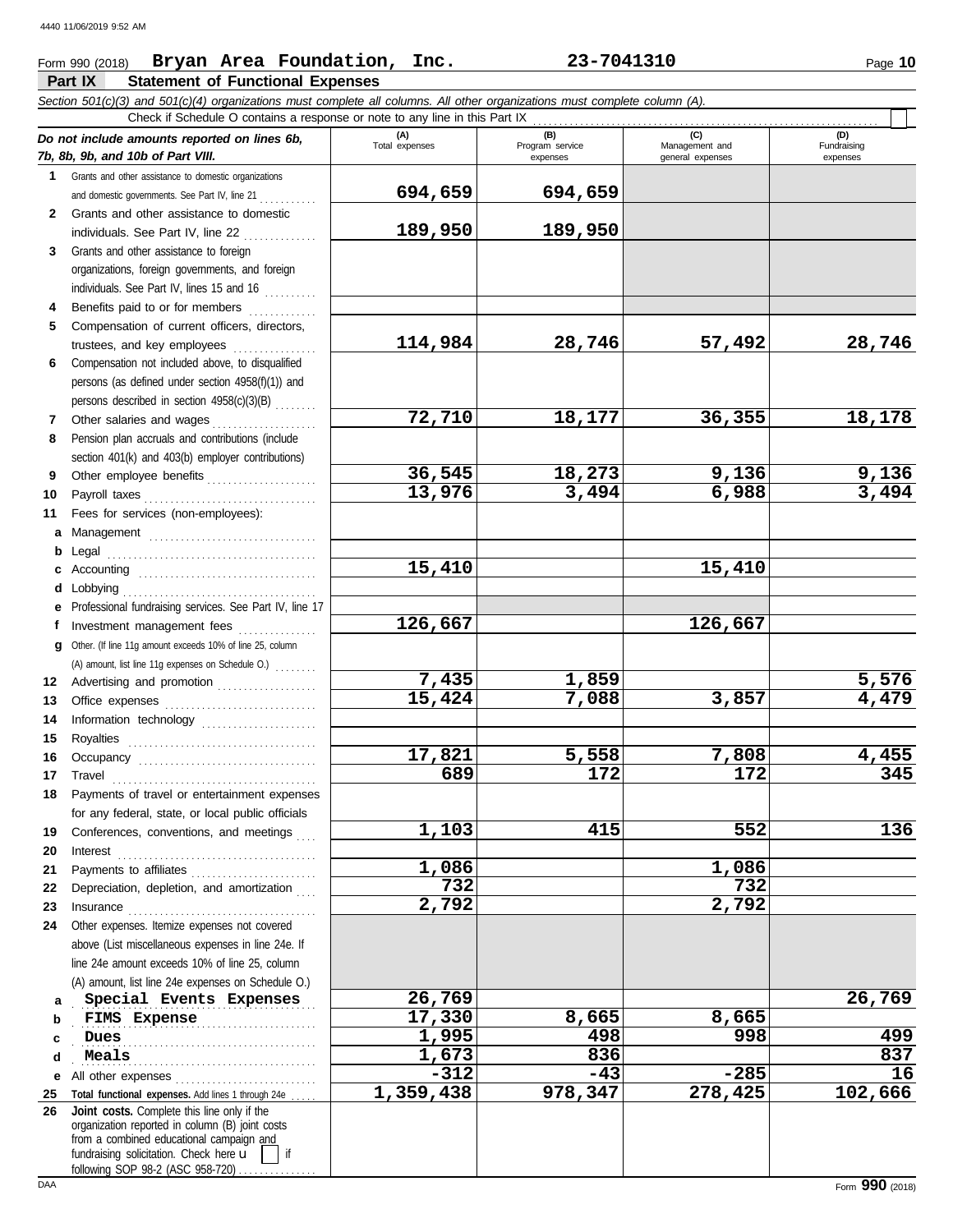## Form 990 (2018) Page **11 Bryan Area Foundation, Inc. 23-7041310 Part X Balance Sheet**

|                 |    | Check if Schedule O contains a response or note to any line in this Part X                                                                                                                                                     |                            |                          |                    |
|-----------------|----|--------------------------------------------------------------------------------------------------------------------------------------------------------------------------------------------------------------------------------|----------------------------|--------------------------|--------------------|
|                 |    |                                                                                                                                                                                                                                | (A)<br>Beginning of year   |                          | (B)<br>End of year |
|                 | 1  |                                                                                                                                                                                                                                |                            | $\mathbf{1}$             |                    |
|                 | 2  |                                                                                                                                                                                                                                | 1,077,257                  | $\overline{2}$           | 1,140,533          |
|                 | 3  |                                                                                                                                                                                                                                |                            | 3                        |                    |
|                 | 4  |                                                                                                                                                                                                                                |                            | 4                        |                    |
|                 | 5  | Loans and other receivables from current and former officers, directors,                                                                                                                                                       |                            |                          |                    |
|                 |    | trustees, key employees, and highest compensated employees.                                                                                                                                                                    |                            |                          |                    |
|                 |    | Complete Part II of Schedule L                                                                                                                                                                                                 |                            | 5                        |                    |
|                 | 6  | Loans and other receivables from other disqualified persons (as defined under section                                                                                                                                          |                            |                          |                    |
|                 |    | $4958(f)(1)$ ), persons described in section $4958(c)(3)(B)$ , and contributing employers and                                                                                                                                  |                            |                          |                    |
|                 |    | sponsoring organizations of section 501(c)(9) voluntary employees' beneficiary                                                                                                                                                 |                            |                          |                    |
|                 |    |                                                                                                                                                                                                                                |                            | 6                        |                    |
| Assets          | 7  |                                                                                                                                                                                                                                |                            | $\overline{\phantom{a}}$ |                    |
|                 | 8  | Inventories for sale or use                                                                                                                                                                                                    |                            | 8                        |                    |
|                 | 9  |                                                                                                                                                                                                                                |                            | 9                        |                    |
|                 |    | 10a Land, buildings, and equipment: cost or                                                                                                                                                                                    |                            |                          |                    |
|                 |    | <u>27,523</u>                                                                                                                                                                                                                  |                            |                          |                    |
|                 | b  | 24,911<br>10 <sub>b</sub><br>Less: accumulated depreciation                                                                                                                                                                    | 3,344                      | 10c                      | 2,612              |
|                 | 11 |                                                                                                                                                                                                                                | $\overline{25,199,854}$    | 11                       | 25, 292, 861       |
|                 | 12 |                                                                                                                                                                                                                                |                            | 12                       |                    |
|                 | 13 |                                                                                                                                                                                                                                |                            | 13                       |                    |
|                 | 14 | Intangible assets                                                                                                                                                                                                              |                            | 14                       |                    |
|                 | 15 |                                                                                                                                                                                                                                | 1,005,743                  | 15                       | 1,065,667          |
|                 | 16 |                                                                                                                                                                                                                                | 27, 286, 198               | 16                       | 27,501,673         |
|                 | 17 |                                                                                                                                                                                                                                | 324,291                    | 17                       | 353,885            |
|                 | 18 | Grants payable                                                                                                                                                                                                                 |                            | 18                       |                    |
|                 | 19 | Deferred revenue contains and all the container and all the container and all the container and all the containing of the containing of the containing of the containing of the containing of the containing of the containing |                            | 19                       |                    |
|                 | 20 |                                                                                                                                                                                                                                |                            | 20                       |                    |
|                 | 21 |                                                                                                                                                                                                                                |                            | 21                       |                    |
|                 | 22 | Loans and other payables to current and former officers, directors,                                                                                                                                                            |                            |                          |                    |
|                 |    | trustees, key employees, highest compensated employees, and                                                                                                                                                                    |                            |                          |                    |
| Liabilities     |    | disqualified persons. Complete Part II of Schedule L                                                                                                                                                                           |                            | 22                       |                    |
|                 | 23 |                                                                                                                                                                                                                                |                            | 23                       |                    |
|                 | 24 |                                                                                                                                                                                                                                |                            | 24                       |                    |
|                 | 25 | Other liabilities (including federal income tax, payables to related third                                                                                                                                                     |                            |                          |                    |
|                 |    | parties, and other liabilities not included on lines 17-24). Complete Part X<br>of Schedule D                                                                                                                                  |                            |                          |                    |
|                 | 26 |                                                                                                                                                                                                                                | 324,291                    | 25<br>26                 | 353,885            |
|                 |    | $ \mathbf{X} $ and<br>Organizations that follow SFAS 117 (ASC 958), check here u                                                                                                                                               |                            |                          |                    |
|                 |    | complete lines 27 through 29, and lines 33 and 34.                                                                                                                                                                             |                            |                          |                    |
|                 | 27 | Unrestricted net assets                                                                                                                                                                                                        | 2,021,716                  | 27                       | 1,891,877          |
| <b>Balances</b> | 28 |                                                                                                                                                                                                                                | 3,117,530                  | 28                       | 3,042,166          |
|                 | 29 |                                                                                                                                                                                                                                | 21,822,661                 | 29                       | 22, 213, 745       |
| Fund            |    | Organizations that do not follow SFAS 117 (ASC 958), check here u<br>and                                                                                                                                                       |                            |                          |                    |
| ŏ               |    | complete lines 30 through 34.                                                                                                                                                                                                  |                            |                          |                    |
|                 | 30 |                                                                                                                                                                                                                                |                            | 30                       |                    |
| Assets          | 31 |                                                                                                                                                                                                                                |                            | 31                       |                    |
| $\frac{1}{2}$   | 32 | Retained earnings, endowment, accumulated income, or other funds                                                                                                                                                               |                            | 32                       |                    |
|                 | 33 | Total net assets or fund balances                                                                                                                                                                                              | $\overline{26}$ , 961, 907 | 33                       | 27, 147, 788       |
|                 | 34 |                                                                                                                                                                                                                                | 27,286,198                 | 34                       | 27,501,673         |

Form **990** (2018)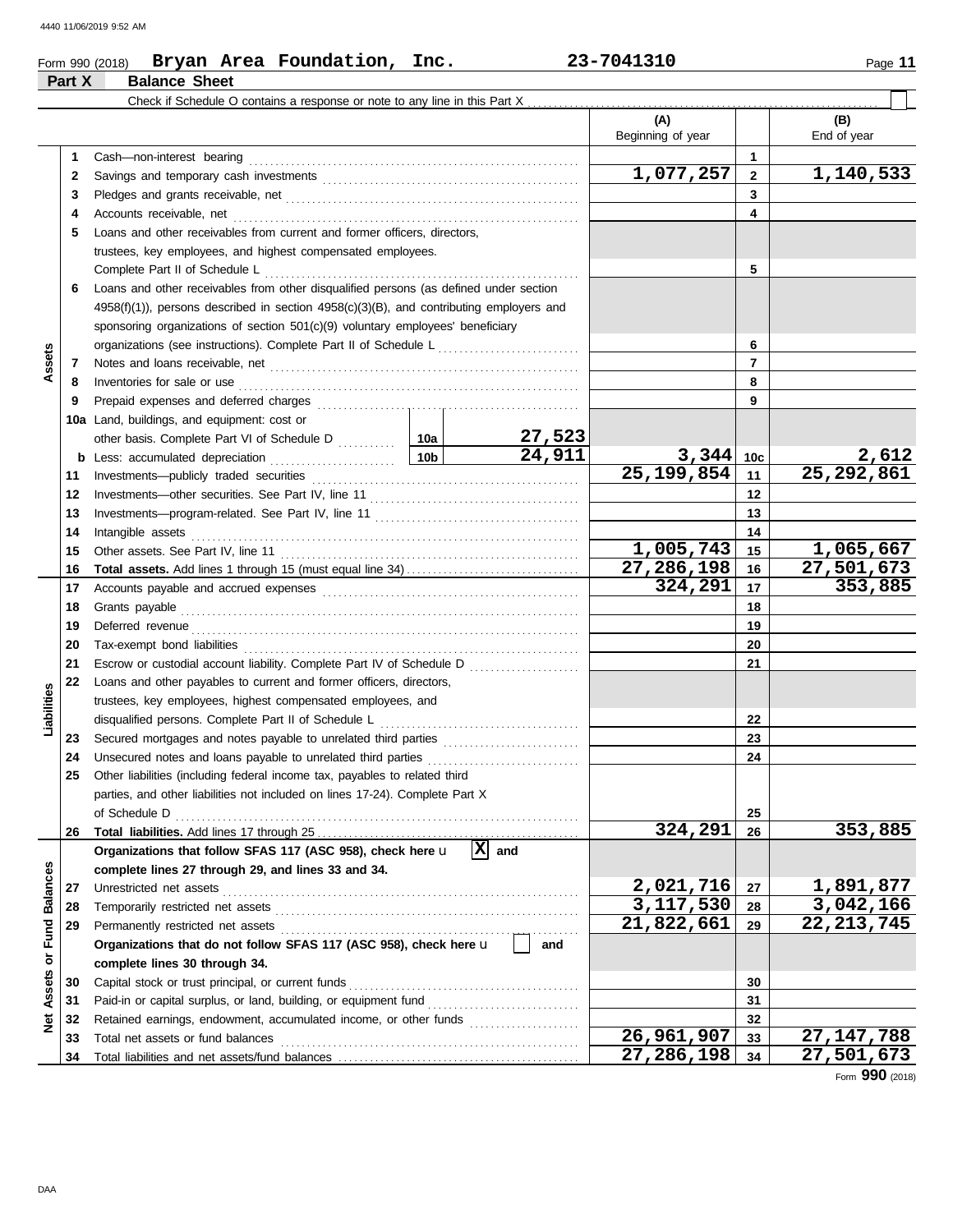|    | 23-7041310<br>Form 990 (2018) Bryan Area Foundation, Inc.                                                                  |                         |                        |             | Page 12  |
|----|----------------------------------------------------------------------------------------------------------------------------|-------------------------|------------------------|-------------|----------|
|    | <b>Reconciliation of Net Assets</b><br>Part XI                                                                             |                         |                        |             |          |
|    |                                                                                                                            |                         |                        |             | <b>X</b> |
| 1  |                                                                                                                            | $\mathbf{1}$            | $\overline{1,598,696}$ |             |          |
| 2  |                                                                                                                            | $\overline{2}$          | 1,359,438              |             |          |
| 3  |                                                                                                                            | $\overline{\mathbf{3}}$ |                        | 239,258     |          |
| 4  |                                                                                                                            | $\overline{4}$          | 26,961,907             |             |          |
| 5  |                                                                                                                            | 5                       |                        | $-113,301$  |          |
| 6  | Donated services and use of facilities <b>constants and interview of the service of the services</b> and use of facilities | 6                       |                        |             |          |
| 7  | Investment expenses <b>constant expenses</b>                                                                               | $\overline{7}$          |                        |             |          |
| 8  |                                                                                                                            | 8                       |                        |             |          |
| 9  |                                                                                                                            | 9                       |                        |             | 59,924   |
| 10 | Net assets or fund balances at end of year. Combine lines 3 through 9 (must equal Part X, line                             |                         |                        |             |          |
|    | 33, column (B))                                                                                                            | 10                      | 27, 147, 788           |             |          |
|    | <b>Financial Statements and Reporting</b><br>Part XII                                                                      |                         |                        |             |          |
|    |                                                                                                                            |                         |                        |             |          |
|    |                                                                                                                            |                         |                        | Yes         | No       |
| 1  | X <br>Accounting method used to prepare the Form 990:<br>Cash<br>Accrual<br>Other                                          |                         |                        |             |          |
|    | If the organization changed its method of accounting from a prior year or checked "Other," explain in                      |                         |                        |             |          |
|    | Schedule O.                                                                                                                |                         |                        |             |          |
|    | 2a Were the organization's financial statements compiled or reviewed by an independent accountant?                         |                         | 2a                     |             | x        |
|    | If "Yes," check a box below to indicate whether the financial statements for the year were compiled or                     |                         |                        |             |          |
|    | reviewed on a separate basis, consolidated basis, or both:                                                                 |                         |                        |             |          |
|    | Separate basis<br>Consolidated basis<br>Both consolidated and separate basis                                               |                         |                        |             |          |
|    | <b>b</b> Were the organization's financial statements audited by an independent accountant?                                |                         | 2 <sub>b</sub>         | $\mathbf x$ |          |
|    | If "Yes," check a box below to indicate whether the financial statements for the year were audited on a                    |                         |                        |             |          |
|    | separate basis, consolidated basis, or both:                                                                               |                         |                        |             |          |
|    | $ X $ Separate basis<br>Consolidated basis<br>  Both consolidated and separate basis                                       |                         |                        |             |          |
|    | c If "Yes" to line 2a or 2b, does the organization have a committee that assumes responsibility for oversight              |                         |                        |             |          |
|    | of the audit, review, or compilation of its financial statements and selection of an independent accountant?               |                         | 2c                     | X           |          |
|    | If the organization changed either its oversight process or selection process during the tax year, explain in              |                         |                        |             |          |
|    | Schedule O.                                                                                                                |                         |                        |             |          |
|    | 3a As a result of a federal award, was the organization required to undergo an audit or audits as set forth in             |                         |                        |             |          |
|    | the Single Audit Act and OMB Circular A-133?                                                                               |                         | За                     |             | x        |
|    | <b>b</b> If "Yes," did the organization undergo the required audit or audits? If the organization did not undergo the      |                         |                        |             |          |
|    | required audit or audits, explain why in Schedule O and describe any steps taken to undergo such audits.                   |                         | 3 <sub>b</sub>         |             |          |
|    |                                                                                                                            |                         |                        | 000         |          |

Form **990** (2018)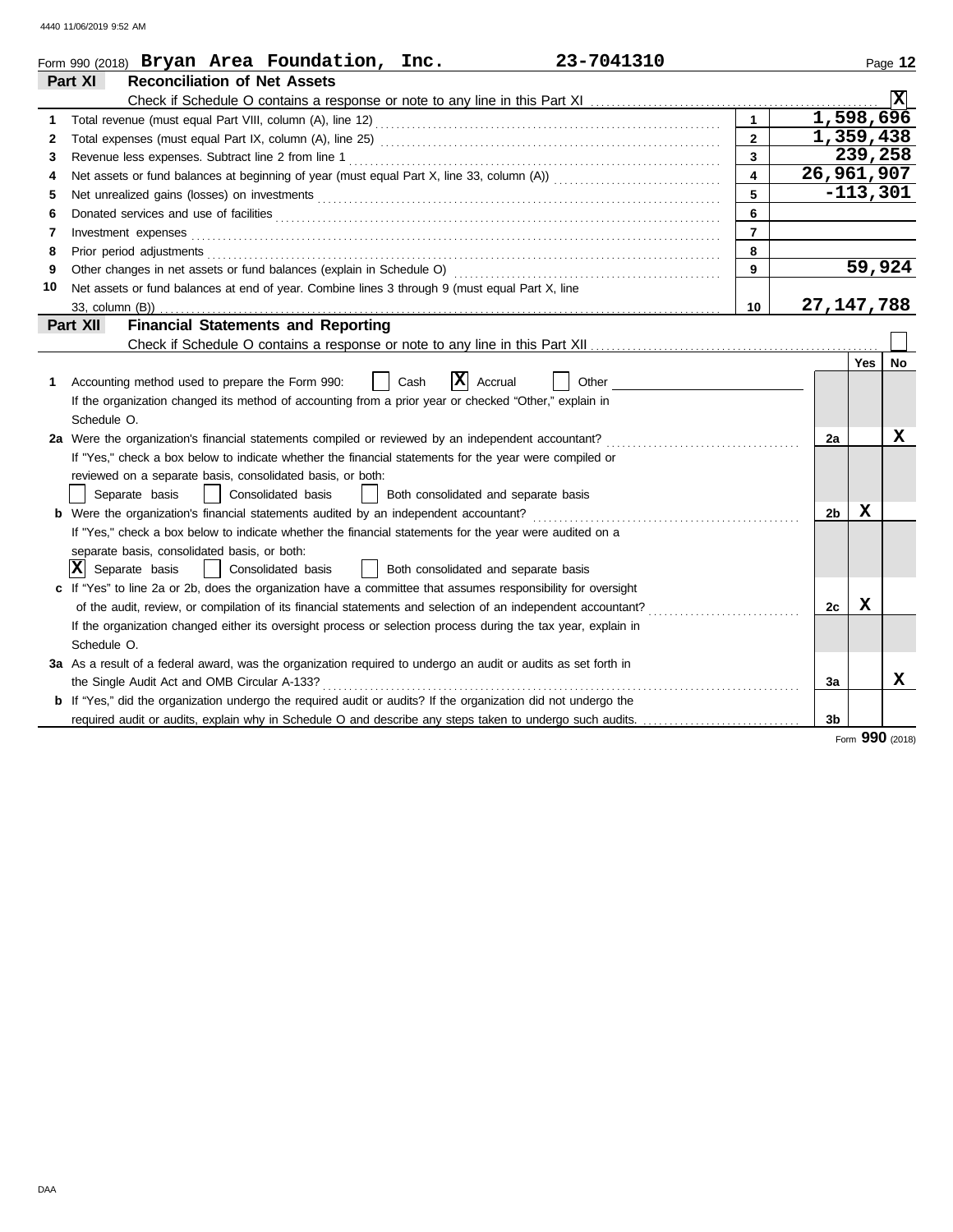| 4440 TH/06/2019 9:52 ANI                               | <b>Public Charity Status and Public Support</b>                                                                                                                                                                                                                                                                                                                                 |                                                                                                                                                                                                                                                                                                                              |                                                      |    |                                        |                                      |  |  |  |
|--------------------------------------------------------|---------------------------------------------------------------------------------------------------------------------------------------------------------------------------------------------------------------------------------------------------------------------------------------------------------------------------------------------------------------------------------|------------------------------------------------------------------------------------------------------------------------------------------------------------------------------------------------------------------------------------------------------------------------------------------------------------------------------|------------------------------------------------------|----|----------------------------------------|--------------------------------------|--|--|--|
| <b>SCHEDULE A</b><br>(Form 990 or 990-EZ)              |                                                                                                                                                                                                                                                                                                                                                                                 |                                                                                                                                                                                                                                                                                                                              |                                                      |    |                                        | OMB No. 1545-0047                    |  |  |  |
|                                                        |                                                                                                                                                                                                                                                                                                                                                                                 | Complete if the organization is a section 501(c)(3) organization or a section $4947(a)(1)$ nonexempt charitable trust.                                                                                                                                                                                                       |                                                      |    |                                        | 018                                  |  |  |  |
| Department of the Treasury<br>Internal Revenue Service |                                                                                                                                                                                                                                                                                                                                                                                 | La Attach to Form 990 or Form 990-EZ.                                                                                                                                                                                                                                                                                        |                                                      |    |                                        | Open to Public                       |  |  |  |
|                                                        |                                                                                                                                                                                                                                                                                                                                                                                 | <b>u</b> Go to www.irs.gov/Form990 for instructions and the latest information.                                                                                                                                                                                                                                              |                                                      |    | Employer identification number         | Inspection                           |  |  |  |
| Name of the organization                               |                                                                                                                                                                                                                                                                                                                                                                                 | Bryan Area Foundation, Inc.                                                                                                                                                                                                                                                                                                  |                                                      |    | 23-7041310                             |                                      |  |  |  |
| Part I                                                 |                                                                                                                                                                                                                                                                                                                                                                                 | Reason for Public Charity Status (All organizations must complete this part.) See instructions.                                                                                                                                                                                                                              |                                                      |    |                                        |                                      |  |  |  |
|                                                        |                                                                                                                                                                                                                                                                                                                                                                                 | The organization is not a private foundation because it is: (For lines 1 through 12, check only one box.)                                                                                                                                                                                                                    |                                                      |    |                                        |                                      |  |  |  |
| 1                                                      |                                                                                                                                                                                                                                                                                                                                                                                 | A church, convention of churches, or association of churches described in <b>section 170(b)(1)(A)(i).</b>                                                                                                                                                                                                                    |                                                      |    |                                        |                                      |  |  |  |
| $\mathbf 2$                                            |                                                                                                                                                                                                                                                                                                                                                                                 | A school described in <b>section 170(b)(1)(A)(ii).</b> (Attach Schedule E (Form 990 or 990-EZ).)                                                                                                                                                                                                                             |                                                      |    |                                        |                                      |  |  |  |
| 3<br>4                                                 |                                                                                                                                                                                                                                                                                                                                                                                 | A hospital or a cooperative hospital service organization described in section 170(b)(1)(A)(iii).                                                                                                                                                                                                                            |                                                      |    |                                        |                                      |  |  |  |
| city, and state:                                       |                                                                                                                                                                                                                                                                                                                                                                                 | A medical research organization operated in conjunction with a hospital described in section 170(b)(1)(A)(iii). Enter the hospital's name,                                                                                                                                                                                   |                                                      |    |                                        |                                      |  |  |  |
| 5                                                      |                                                                                                                                                                                                                                                                                                                                                                                 | An organization operated for the benefit of a college or university owned or operated by a governmental unit described in                                                                                                                                                                                                    |                                                      |    |                                        |                                      |  |  |  |
|                                                        | section 170(b)(1)(A)(iv). (Complete Part II.)                                                                                                                                                                                                                                                                                                                                   |                                                                                                                                                                                                                                                                                                                              |                                                      |    |                                        |                                      |  |  |  |
| 6<br> x                                                |                                                                                                                                                                                                                                                                                                                                                                                 | A federal, state, or local government or governmental unit described in section 170(b)(1)(A)(v).                                                                                                                                                                                                                             |                                                      |    |                                        |                                      |  |  |  |
| 7                                                      | described in section 170(b)(1)(A)(vi). (Complete Part II.)                                                                                                                                                                                                                                                                                                                      | An organization that normally receives a substantial part of its support from a governmental unit or from the general public                                                                                                                                                                                                 |                                                      |    |                                        |                                      |  |  |  |
| 8                                                      |                                                                                                                                                                                                                                                                                                                                                                                 | A community trust described in section 170(b)(1)(A)(vi). (Complete Part II.)                                                                                                                                                                                                                                                 |                                                      |    |                                        |                                      |  |  |  |
| 9<br>university:                                       |                                                                                                                                                                                                                                                                                                                                                                                 | An agricultural research organization described in section 170(b)(1)(A)(ix) operated in conjunction with a land-grant college<br>or university or a non-land-grant college of agriculture (see instructions). Enter the name, city, and state of the college or                                                              |                                                      |    |                                        |                                      |  |  |  |
| 10                                                     | An organization that normally receives: (1) more than 33 1/3% of its support from contributions, membership fees, and gross<br>receipts from activities related to its exempt functions—subject to certain exceptions, and (2) no more than 33 1/3% of its<br>support from gross investment income and unrelated business taxable income (less section 511 tax) from businesses |                                                                                                                                                                                                                                                                                                                              |                                                      |    |                                        |                                      |  |  |  |
|                                                        |                                                                                                                                                                                                                                                                                                                                                                                 | acquired by the organization after June 30, 1975. See <b>section 509(a)(2).</b> (Complete Part III.)                                                                                                                                                                                                                         |                                                      |    |                                        |                                      |  |  |  |
| 11                                                     |                                                                                                                                                                                                                                                                                                                                                                                 | An organization organized and operated exclusively to test for public safety. See section 509(a)(4).                                                                                                                                                                                                                         |                                                      |    |                                        |                                      |  |  |  |
| 12                                                     |                                                                                                                                                                                                                                                                                                                                                                                 | An organization organized and operated exclusively for the benefit of, to perform the functions of, or to carry out the purposes<br>of one or more publicly supported organizations described in section $509(a)(1)$ or section $509(a)(2)$ . See section $509(a)(3)$ .                                                      |                                                      |    |                                        |                                      |  |  |  |
|                                                        |                                                                                                                                                                                                                                                                                                                                                                                 | Check the box in lines 12a through 12d that describes the type of supporting organization and complete lines 12e, 12f, and 12g.                                                                                                                                                                                              |                                                      |    |                                        |                                      |  |  |  |
| a                                                      |                                                                                                                                                                                                                                                                                                                                                                                 | Type I. A supporting organization operated, supervised, or controlled by its supported organization(s), typically by giving<br>the supported organization(s) the power to regularly appoint or elect a majority of the directors or trustees of the<br>supporting organization. You must complete Part IV, Sections A and B. |                                                      |    |                                        |                                      |  |  |  |
| b                                                      |                                                                                                                                                                                                                                                                                                                                                                                 | Type II. A supporting organization supervised or controlled in connection with its supported organization(s), by having                                                                                                                                                                                                      |                                                      |    |                                        |                                      |  |  |  |
|                                                        |                                                                                                                                                                                                                                                                                                                                                                                 | control or management of the supporting organization vested in the same persons that control or manage the supported                                                                                                                                                                                                         |                                                      |    |                                        |                                      |  |  |  |
|                                                        |                                                                                                                                                                                                                                                                                                                                                                                 | organization(s). You must complete Part IV, Sections A and C.<br>Type III functionally integrated. A supporting organization operated in connection with, and functionally integrated with,                                                                                                                                  |                                                      |    |                                        |                                      |  |  |  |
|                                                        |                                                                                                                                                                                                                                                                                                                                                                                 | its supported organization(s) (see instructions). You must complete Part IV, Sections A, D, and E.                                                                                                                                                                                                                           |                                                      |    |                                        |                                      |  |  |  |
| d                                                      |                                                                                                                                                                                                                                                                                                                                                                                 | Type III non-functionally integrated. A supporting organization operated in connection with its supported organization(s)<br>that is not functionally integrated. The organization generally must satisfy a distribution requirement and an attentiveness                                                                    |                                                      |    |                                        |                                      |  |  |  |
|                                                        |                                                                                                                                                                                                                                                                                                                                                                                 | requirement (see instructions). You must complete Part IV, Sections A and D, and Part V.                                                                                                                                                                                                                                     |                                                      |    |                                        |                                      |  |  |  |
| e                                                      |                                                                                                                                                                                                                                                                                                                                                                                 | Check this box if the organization received a written determination from the IRS that it is a Type I, Type II, Type III<br>functionally integrated, or Type III non-functionally integrated supporting organization.                                                                                                         |                                                      |    |                                        |                                      |  |  |  |
| f<br>g                                                 | Enter the number of supported organizations                                                                                                                                                                                                                                                                                                                                     | Provide the following information about the supported organization(s).                                                                                                                                                                                                                                                       |                                                      |    |                                        |                                      |  |  |  |
| (i) Name of supported<br>organization                  | (ii) EIN                                                                                                                                                                                                                                                                                                                                                                        | (iii) Type of organization                                                                                                                                                                                                                                                                                                   | (iv) Is the organization<br>listed in your governing |    | (v) Amount of monetary<br>support (see | (vi) Amount of<br>other support (see |  |  |  |
|                                                        |                                                                                                                                                                                                                                                                                                                                                                                 | (described on lines 1-10<br>above (see instructions))                                                                                                                                                                                                                                                                        | document?                                            |    | instructions)                          | instructions)                        |  |  |  |
|                                                        |                                                                                                                                                                                                                                                                                                                                                                                 |                                                                                                                                                                                                                                                                                                                              | Yes                                                  | No |                                        |                                      |  |  |  |
| (A)                                                    |                                                                                                                                                                                                                                                                                                                                                                                 |                                                                                                                                                                                                                                                                                                                              |                                                      |    |                                        |                                      |  |  |  |
| (B)                                                    |                                                                                                                                                                                                                                                                                                                                                                                 |                                                                                                                                                                                                                                                                                                                              |                                                      |    |                                        |                                      |  |  |  |
| (C)                                                    |                                                                                                                                                                                                                                                                                                                                                                                 |                                                                                                                                                                                                                                                                                                                              |                                                      |    |                                        |                                      |  |  |  |
| (D)                                                    |                                                                                                                                                                                                                                                                                                                                                                                 |                                                                                                                                                                                                                                                                                                                              |                                                      |    |                                        |                                      |  |  |  |
| (E)                                                    |                                                                                                                                                                                                                                                                                                                                                                                 |                                                                                                                                                                                                                                                                                                                              |                                                      |    |                                        |                                      |  |  |  |
| Total                                                  |                                                                                                                                                                                                                                                                                                                                                                                 |                                                                                                                                                                                                                                                                                                                              |                                                      |    |                                        |                                      |  |  |  |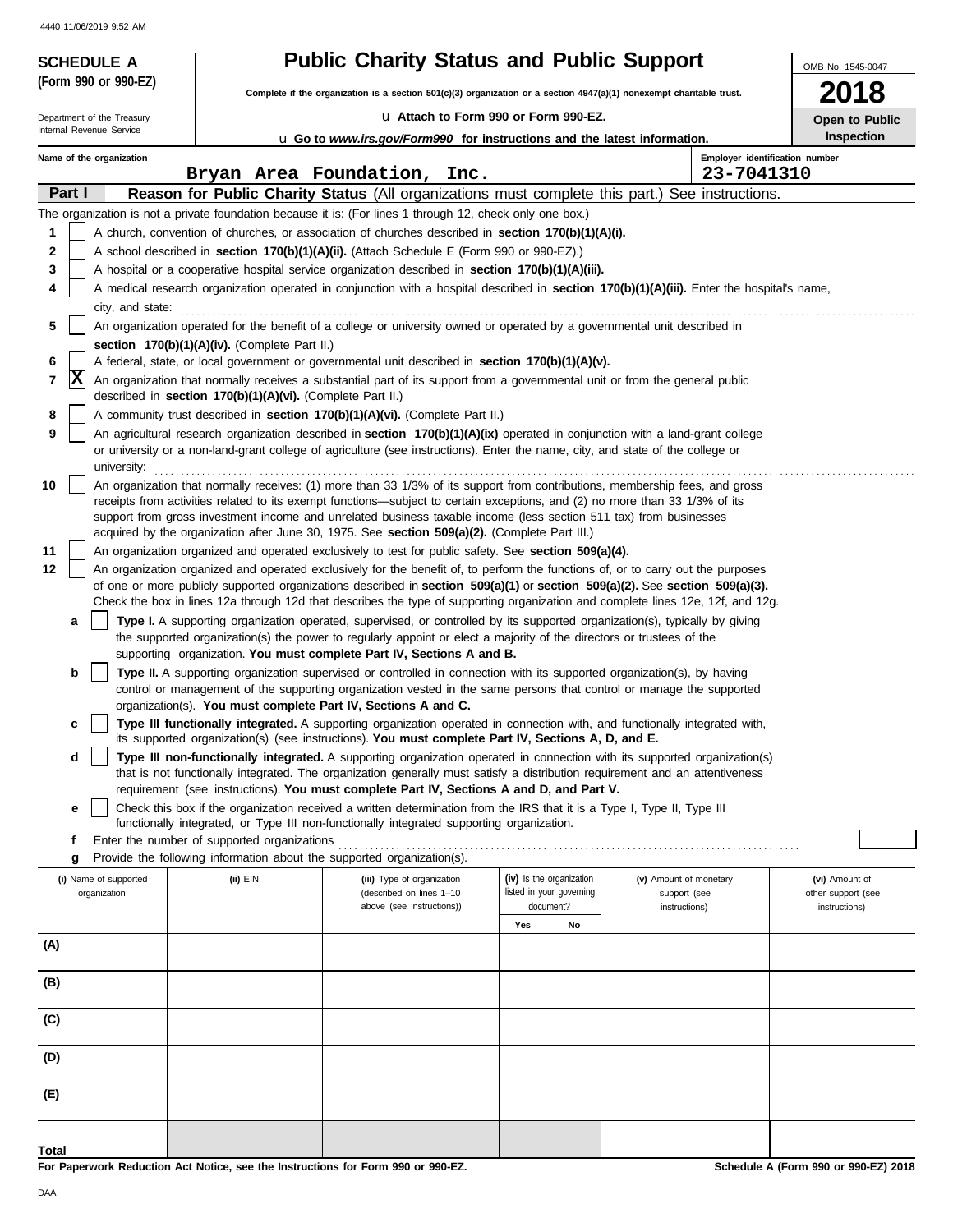|              | Schedule A (Form 990 or 990-EZ) 2018                                                                                                                                                                                                                               | Bryan Area Foundation, Inc. |           |            |            | 23-7041310           | Page 2                                 |  |  |
|--------------|--------------------------------------------------------------------------------------------------------------------------------------------------------------------------------------------------------------------------------------------------------------------|-----------------------------|-----------|------------|------------|----------------------|----------------------------------------|--|--|
|              | Support Schedule for Organizations Described in Sections 170(b)(1)(A)(iv) and 170(b)(1)(A)(vi)<br>Part II                                                                                                                                                          |                             |           |            |            |                      |                                        |  |  |
|              | (Complete only if you checked the box on line 5, 7, or 8 of Part I or if the organization failed to qualify under                                                                                                                                                  |                             |           |            |            |                      |                                        |  |  |
|              | Part III. If the organization fails to qualify under the tests listed below, please complete Part III.)                                                                                                                                                            |                             |           |            |            |                      |                                        |  |  |
|              | <b>Section A. Public Support</b>                                                                                                                                                                                                                                   |                             |           |            |            |                      |                                        |  |  |
|              | Calendar year (or fiscal year beginning in)<br>$\mathbf{u}$                                                                                                                                                                                                        | (a) 2014                    | (b) 2015  | $(c)$ 2016 | $(d)$ 2017 | (e) 2018             | (f) Total                              |  |  |
|              |                                                                                                                                                                                                                                                                    |                             |           |            |            |                      |                                        |  |  |
| 1            | Gifts, grants, contributions, and<br>membership fees received. (Do not                                                                                                                                                                                             |                             |           |            |            |                      |                                        |  |  |
|              | include any "unusual grants.")                                                                                                                                                                                                                                     | 961,285                     | 1,819,122 | 551,282    | 673,424    | 501,816              | 4,506,929                              |  |  |
|              | Tax revenues levied for the                                                                                                                                                                                                                                        |                             |           |            |            |                      |                                        |  |  |
| $\mathbf{2}$ | organization's benefit and either paid                                                                                                                                                                                                                             |                             |           |            |            |                      |                                        |  |  |
|              | to or expended on its behalf                                                                                                                                                                                                                                       |                             |           |            |            |                      |                                        |  |  |
|              |                                                                                                                                                                                                                                                                    |                             |           |            |            |                      |                                        |  |  |
| 3            | The value of services or facilities<br>furnished by a governmental unit to the                                                                                                                                                                                     |                             |           |            |            |                      |                                        |  |  |
|              | organization without charge                                                                                                                                                                                                                                        |                             |           |            |            |                      |                                        |  |  |
| 4            | Total. Add lines 1 through 3                                                                                                                                                                                                                                       | 961,285                     | 1,819,122 | 551,282    | 673,424    | 501,816              | 4,506,929                              |  |  |
| 5            | The portion of total contributions by                                                                                                                                                                                                                              |                             |           |            |            |                      |                                        |  |  |
|              | each person (other than a                                                                                                                                                                                                                                          |                             |           |            |            |                      |                                        |  |  |
|              | governmental unit or publicly                                                                                                                                                                                                                                      |                             |           |            |            |                      |                                        |  |  |
|              | supported organization) included on<br>line 1 that exceeds 2% of the amount                                                                                                                                                                                        |                             |           |            |            |                      |                                        |  |  |
|              | shown on line 11, column (f)                                                                                                                                                                                                                                       |                             |           |            |            |                      | 1,699,736                              |  |  |
| 6            | Public support. Subtract line 5 from line 4                                                                                                                                                                                                                        |                             |           |            |            |                      | 2,807,193                              |  |  |
|              | <b>Section B. Total Support</b>                                                                                                                                                                                                                                    |                             |           |            |            |                      |                                        |  |  |
|              | Calendar year (or fiscal year beginning in)<br>$\mathbf{u}$                                                                                                                                                                                                        | (a) 2014                    | (b) 2015  | $(c)$ 2016 | $(d)$ 2017 | (e) $2018$           | (f) Total                              |  |  |
| 7            | Amounts from line 4                                                                                                                                                                                                                                                | 961,285                     | 1,819,122 | 551,282    | 673,424    | 501,816<br>4,506,929 |                                        |  |  |
| 8            | Gross income from interest, dividends,                                                                                                                                                                                                                             |                             |           |            |            |                      |                                        |  |  |
|              | payments received on securities loans,                                                                                                                                                                                                                             |                             |           |            |            |                      |                                        |  |  |
|              | rents, royalties, and income from<br>similar sources                                                                                                                                                                                                               | 414,158                     | 451,869   | 480,409    | 498,674    | 651,710              | 2,496,820                              |  |  |
| 9            | Net income from unrelated business                                                                                                                                                                                                                                 |                             |           |            |            |                      |                                        |  |  |
|              | activities, whether or not the business                                                                                                                                                                                                                            |                             |           |            |            |                      |                                        |  |  |
|              | is regularly carried on                                                                                                                                                                                                                                            |                             |           |            |            |                      |                                        |  |  |
| 10           | Other income. Do not include gain or                                                                                                                                                                                                                               |                             |           |            |            |                      |                                        |  |  |
|              | loss from the sale of capital assets                                                                                                                                                                                                                               |                             |           |            |            |                      |                                        |  |  |
|              |                                                                                                                                                                                                                                                                    |                             |           |            |            |                      |                                        |  |  |
| 11           | Total support. Add lines 7 through 10                                                                                                                                                                                                                              |                             |           |            |            |                      | 7,003,749                              |  |  |
| 12           | Gross receipts from related activities, etc. (see instructions)                                                                                                                                                                                                    |                             |           |            |            | 12                   |                                        |  |  |
| 13           | First five years. If the Form 990 is for the organization's first, second, third, fourth, or fifth tax year as a section 501(c)(3)                                                                                                                                 |                             |           |            |            |                      |                                        |  |  |
|              | organization, check this box and stop here <i>manufactured contained and a contained a contained a contained a contained a</i>                                                                                                                                     |                             |           |            |            |                      |                                        |  |  |
|              | Section C. Computation of Public Support Percentage                                                                                                                                                                                                                |                             |           |            |            |                      |                                        |  |  |
| 14           |                                                                                                                                                                                                                                                                    |                             |           |            |            | 14                   | 40.08%                                 |  |  |
| 15           |                                                                                                                                                                                                                                                                    |                             |           |            |            | 15                   | 41.22%                                 |  |  |
| 16a          | 33 1/3% support test-2018. If the organization did not check the box on line 13, and line 14 is 33 1/3% or more, check this                                                                                                                                        |                             |           |            |            |                      |                                        |  |  |
|              | box and stop here. The organization qualifies as a publicly supported organization <b>construes and stop here.</b> The organization                                                                                                                                |                             |           |            |            |                      | $\blacktriangleright \boxed{\text{X}}$ |  |  |
| b            | 33 1/3% support test-2017. If the organization did not check a box on line 13 or 16a, and line 15 is 33 1/3% or more, check                                                                                                                                        |                             |           |            |            |                      |                                        |  |  |
|              | this box and stop here. The organization qualifies as a publicly supported organization [11] content content content content of the content of the state of the content of the content of the state of the content of the cont                                     |                             |           |            |            |                      |                                        |  |  |
|              | 17a 10%-facts-and-circumstances test-2018. If the organization did not check a box on line 13, 16a, or 16b, and line 14 is                                                                                                                                         |                             |           |            |            |                      |                                        |  |  |
|              | 10% or more, and if the organization meets the "facts-and-circumstances" test, check this box and stop here. Explain in                                                                                                                                            |                             |           |            |            |                      |                                        |  |  |
|              | Part VI how the organization meets the "facts-and-circumstances" test. The organization qualifies as a publicly supported                                                                                                                                          |                             |           |            |            |                      |                                        |  |  |
|              | organization                                                                                                                                                                                                                                                       |                             |           |            |            |                      |                                        |  |  |
| b            | 10%-facts-and-circumstances test-2017. If the organization did not check a box on line 13, 16a, 16b, or 17a, and line                                                                                                                                              |                             |           |            |            |                      |                                        |  |  |
|              | 15 is 10% or more, and if the organization meets the "facts-and-circumstances" test, check this box and stop here.                                                                                                                                                 |                             |           |            |            |                      |                                        |  |  |
|              | Explain in Part VI how the organization meets the "facts-and-circumstances" test. The organization qualifies as a publicly                                                                                                                                         |                             |           |            |            |                      |                                        |  |  |
|              | supported organization contains and contains a supported organization contains a supported organization contains a supported organization<br>Private foundation. If the organization did not check a box on line 13, 16a, 16b, 17a, or 17b, check this box and see |                             |           |            |            |                      |                                        |  |  |
| 18           |                                                                                                                                                                                                                                                                    |                             |           |            |            |                      |                                        |  |  |
|              | <b>instructions</b>                                                                                                                                                                                                                                                |                             |           |            |            |                      |                                        |  |  |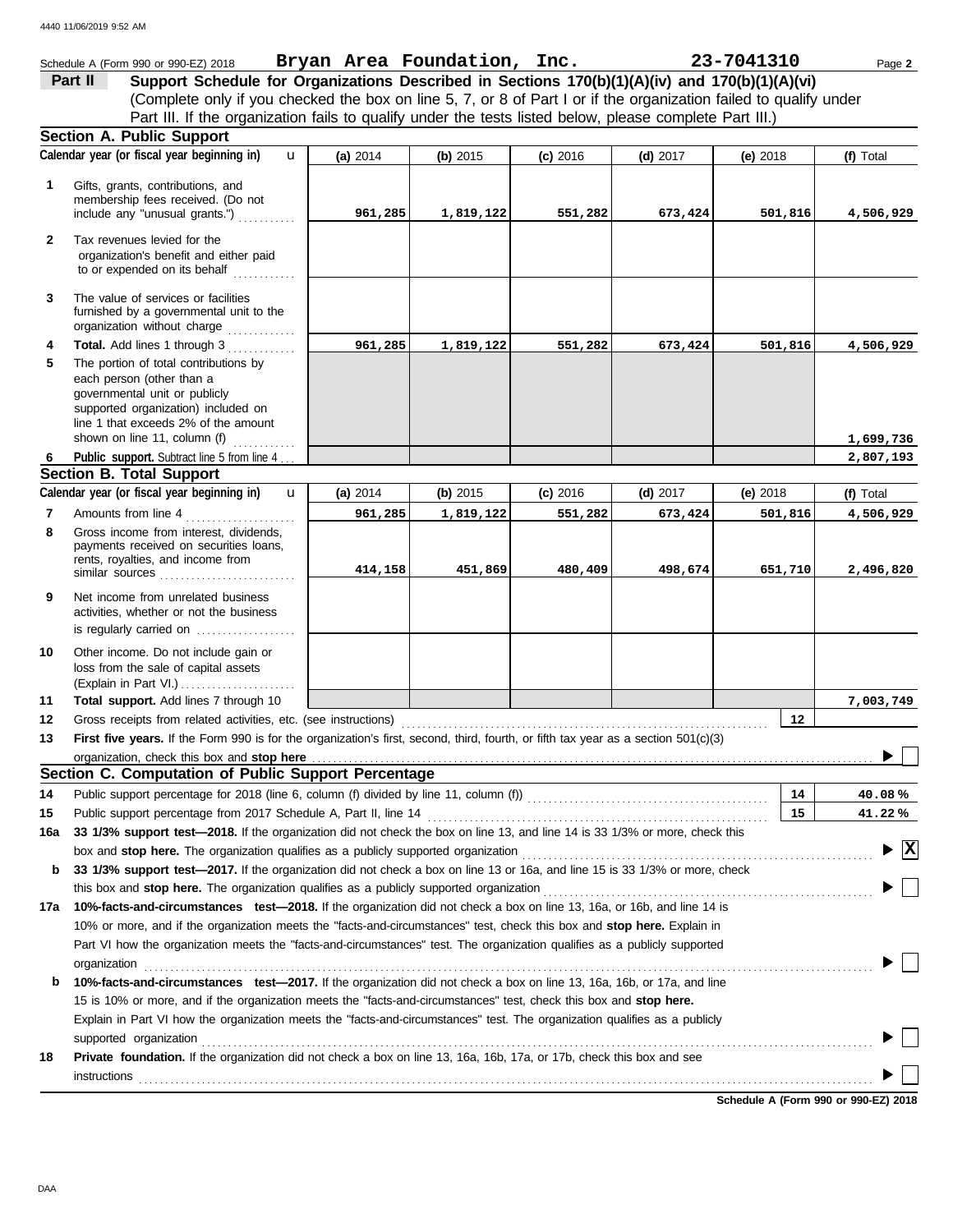|              | Schedule A (Form 990 or 990-EZ) 2018                                                                                                                                              |          | Bryan Area Foundation, Inc. |            |            | 23-7041310 |    | Page 3    |
|--------------|-----------------------------------------------------------------------------------------------------------------------------------------------------------------------------------|----------|-----------------------------|------------|------------|------------|----|-----------|
|              | Support Schedule for Organizations Described in Section 509(a)(2)<br>Part III                                                                                                     |          |                             |            |            |            |    |           |
|              | (Complete only if you checked the box on line 10 of Part I or if the organization failed to qualify under Part II.                                                                |          |                             |            |            |            |    |           |
|              | If the organization fails to qualify under the tests listed below, please complete Part II.)                                                                                      |          |                             |            |            |            |    |           |
|              | <b>Section A. Public Support</b>                                                                                                                                                  |          |                             |            |            |            |    |           |
|              | Calendar year (or fiscal year beginning in)<br>$\mathbf{u}$                                                                                                                       | (a) 2014 | (b) 2015                    | $(c)$ 2016 | (d) $2017$ | (e) 2018   |    | (f) Total |
| 1            | Gifts, grants, contributions, and membership<br>fees received. (Do not include any "unusual grants.")                                                                             |          |                             |            |            |            |    |           |
| $\mathbf{2}$ | Gross receipts from admissions, merchandise<br>sold or services performed, or facilities<br>furnished in any activity that is related to the<br>organization's tax-exempt purpose |          |                             |            |            |            |    |           |
| 3            | Gross receipts from activities that are not an<br>unrelated trade or business under section 513                                                                                   |          |                             |            |            |            |    |           |
| 4            | Tax revenues levied for the<br>organization's benefit and either paid<br>to or expended on its behalf $\ldots$                                                                    |          |                             |            |            |            |    |           |
| 5            | The value of services or facilities<br>furnished by a governmental unit to the                                                                                                    |          |                             |            |            |            |    |           |
| 6            | Total. Add lines 1 through 5                                                                                                                                                      |          |                             |            |            |            |    |           |
|              | 7a Amounts included on lines 1, 2, and 3<br>received from disqualified persons                                                                                                    |          |                             |            |            |            |    |           |
| b            | Amounts included on lines 2 and 3<br>received from other than disqualified<br>persons that exceed the greater of \$5,000<br>or 1% of the amount on line 13 for the year           |          |                             |            |            |            |    |           |
| c            | Add lines 7a and 7b                                                                                                                                                               |          |                             |            |            |            |    |           |
| 8            | Public support. (Subtract line 7c from<br>line $6.$ )                                                                                                                             |          |                             |            |            |            |    |           |
|              | <b>Section B. Total Support</b>                                                                                                                                                   |          |                             |            |            |            |    |           |
|              | Calendar year (or fiscal year beginning in)<br>$\mathbf{u}$                                                                                                                       | (a) 2014 | (b) $2015$                  | $(c)$ 2016 | (d) $2017$ | (e) $2018$ |    | (f) Total |
| 9            | Amounts from line 6                                                                                                                                                               |          |                             |            |            |            |    |           |
| 10a          | Gross income from interest, dividends,<br>payments received on securities loans, rents,<br>royalties, and income from similar sources                                             |          |                             |            |            |            |    |           |
| b            | Unrelated business taxable income (less<br>section 511 taxes) from businesses<br>acquired after June 30, 1975                                                                     |          |                             |            |            |            |    |           |
| с            | Add lines 10a and 10b                                                                                                                                                             |          |                             |            |            |            |    |           |
| 11           | Net income from unrelated business<br>activities not included in line 10b, whether<br>or not the business is regularly carried on                                                 |          |                             |            |            |            |    |           |
| 12           | Other income. Do not include gain or<br>loss from the sale of capital assets<br>(Explain in Part VI.)                                                                             |          |                             |            |            |            |    |           |
| 13           | Total support. (Add lines 9, 10c, 11,<br>and 12.) $\ldots$                                                                                                                        |          |                             |            |            |            |    |           |
| 14           | First five years. If the Form 990 is for the organization's first, second, third, fourth, or fifth tax year as a section 501(c)(3)<br>organization, check this box and stop here  |          |                             |            |            |            |    |           |
|              | Section C. Computation of Public Support Percentage                                                                                                                               |          |                             |            |            |            |    |           |
| 15           | Public support percentage for 2018 (line 8, column (f), divided by line 13, column (f)) [[[[[[[[[[[[[[[[[[[[[                                                                     |          |                             |            |            |            | 15 | %         |
| 16           |                                                                                                                                                                                   |          |                             |            |            |            | 16 | %         |
|              | Section D. Computation of Investment Income Percentage                                                                                                                            |          |                             |            |            |            |    |           |
| 17           |                                                                                                                                                                                   |          |                             |            |            |            | 17 | %         |
| 18           |                                                                                                                                                                                   |          |                             |            |            |            | 18 | %         |
| 19a          | 33 1/3% support tests-2018. If the organization did not check the box on line 14, and line 15 is more than 33 1/3%, and line                                                      |          |                             |            |            |            |    |           |
|              |                                                                                                                                                                                   |          |                             |            |            |            |    |           |
| b            | 33 1/3% support tests-2017. If the organization did not check a box on line 14 or line 19a, and line 16 is more than 33 1/3%, and                                                 |          |                             |            |            |            |    |           |
|              |                                                                                                                                                                                   |          |                             |            |            |            |    |           |
| 20           |                                                                                                                                                                                   |          |                             |            |            |            |    |           |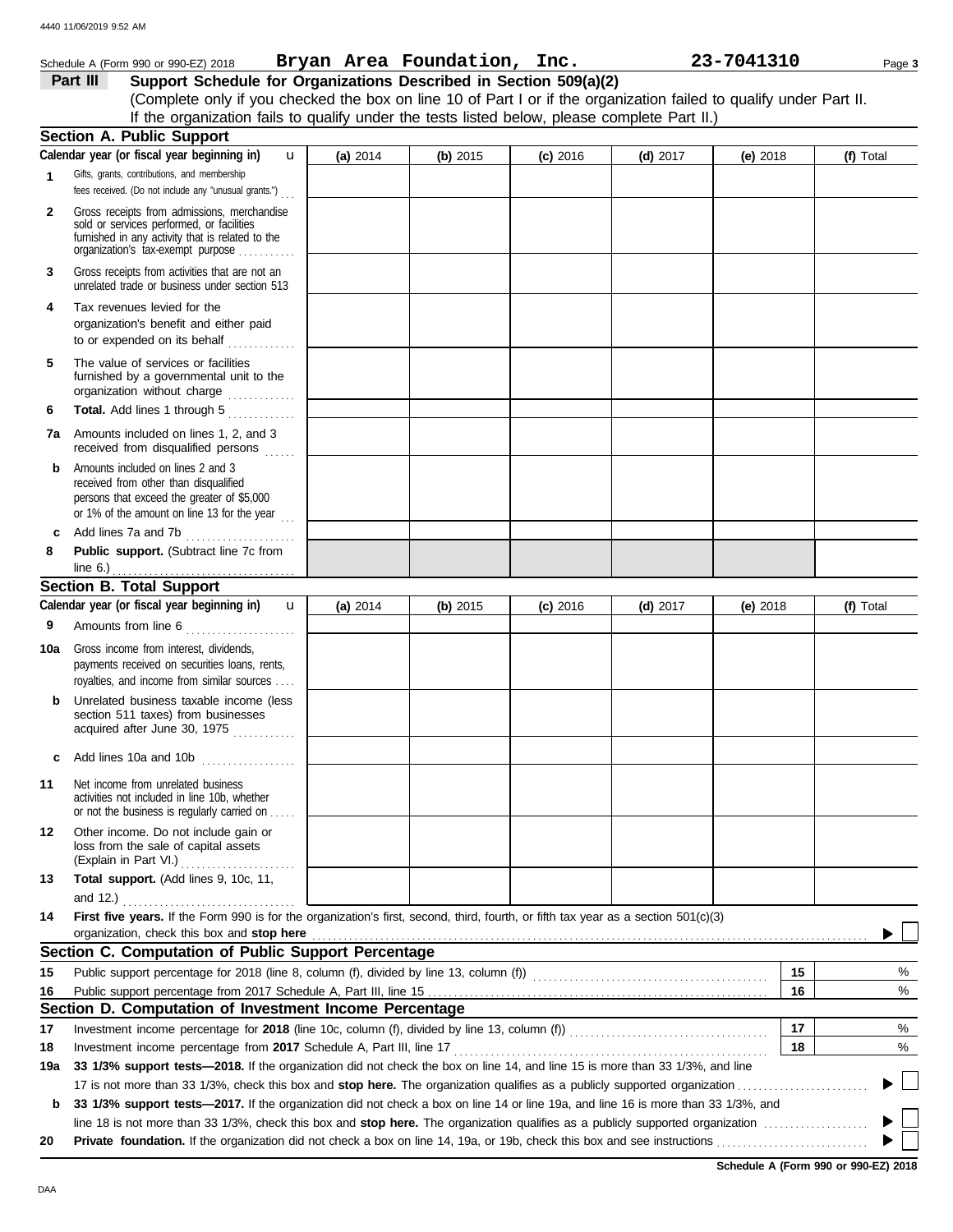|     | Bryan Area Foundation, Inc.<br>Schedule A (Form 990 or 990-EZ) 2018                                                    | 23-7041310      | Page 4 |
|-----|------------------------------------------------------------------------------------------------------------------------|-----------------|--------|
|     | Part IV<br><b>Supporting Organizations</b>                                                                             |                 |        |
|     | (Complete only if you checked a box in line 12 on Part I. If you checked 12a of Part I, complete Sections A            |                 |        |
|     | and B. If you checked 12b of Part I, complete Sections A and C. If you checked 12c of Part I, complete                 |                 |        |
|     | Sections A, D, and E. If you checked 12d of Part I, complete Sections A and D, and complete Part V.)                   |                 |        |
|     | Section A. All Supporting Organizations                                                                                |                 |        |
|     |                                                                                                                        | Yes             | No     |
| 1   | Are all of the organization's supported organizations listed by name in the organization's governing                   |                 |        |
|     | documents? If "No," describe in Part VI how the supported organizations are designated. If designated by               |                 |        |
|     | class or purpose, describe the designation. If historic and continuing relationship, explain.                          | 1               |        |
| 2   | Did the organization have any supported organization that does not have an IRS determination of status                 |                 |        |
|     | under section 509(a)(1) or (2)? If "Yes," explain in Part VI how the organization determined that the supported        |                 |        |
|     | organization was described in section 509(a)(1) or (2).                                                                | 2               |        |
| За  | Did the organization have a supported organization described in section 501(c)(4), (5), or (6)? If "Yes," answer       |                 |        |
|     | $(b)$ and $(c)$ below.                                                                                                 | За              |        |
| b   | Did the organization confirm that each supported organization qualified under section 501(c)(4), (5), or (6) and       |                 |        |
|     | satisfied the public support tests under section $509(a)(2)?$ If "Yes," describe in Part VI when and how the           |                 |        |
|     | organization made the determination.                                                                                   | 3b              |        |
| c   | Did the organization ensure that all support to such organizations was used exclusively for section $170(c)(2)(B)$     |                 |        |
|     | purposes? If "Yes," explain in Part VI what controls the organization put in place to ensure such use.                 |                 |        |
|     | Was any supported organization not organized in the United States ("foreign supported organization")? If               | 3c              |        |
| 4a  | "Yes," and if you checked 12a or 12b in Part I, answer (b) and (c) below.                                              |                 |        |
|     |                                                                                                                        | 4a              |        |
| b   | Did the organization have ultimate control and discretion in deciding whether to make grants to the foreign            |                 |        |
|     | supported organization? If "Yes," describe in Part VI how the organization had such control and discretion             |                 |        |
|     | despite being controlled or supervised by or in connection with its supported organizations.                           | 4b              |        |
| c   | Did the organization support any foreign supported organization that does not have an IRS determination                |                 |        |
|     | under sections $501(c)(3)$ and $509(a)(1)$ or $(2)$ ? If "Yes," explain in Part VI what controls the organization used |                 |        |
|     | to ensure that all support to the foreign supported organization was used exclusively for section $170(c)(2)(B)$       |                 |        |
|     | purposes.                                                                                                              | 4c              |        |
| 5a  | Did the organization add, substitute, or remove any supported organizations during the tax year? If "Yes,"             |                 |        |
|     | answer (b) and (c) below (if applicable). Also, provide detail in Part VI, including (i) the names and EIN             |                 |        |
|     | numbers of the supported organizations added, substituted, or removed; (ii) the reasons for each such action;          |                 |        |
|     | (iii) the authority under the organization's organizing document authorizing such action; and (iv) how the action      |                 |        |
|     | was accomplished (such as by amendment to the organizing document).                                                    | 5a              |        |
| b   | Type I or Type II only. Was any added or substituted supported organization part of a class already                    |                 |        |
|     | designated in the organization's organizing document?                                                                  | 5b<br>5c        |        |
| c   | <b>Substitutions only.</b> Was the substitution the result of an event beyond the organization's control?              |                 |        |
| 6   | Did the organization provide support (whether in the form of grants or the provision of services or facilities) to     |                 |        |
|     | anyone other than (i) its supported organizations, (ii) individuals that are part of the charitable class benefited    |                 |        |
|     | by one or more of its supported organizations, or (iii) other supporting organizations that also support or            |                 |        |
|     | benefit one or more of the filing organization's supported organizations? If "Yes," provide detail in Part VI.         | 6               |        |
| 7   | Did the organization provide a grant, loan, compensation, or other similar payment to a substantial contributor        |                 |        |
|     | (as defined in section 4958(c)(3)(C)), a family member of a substantial contributor, or a 35% controlled entity        |                 |        |
|     | with regard to a substantial contributor? If "Yes," complete Part I of Schedule L (Form 990 or 990-EZ).                | 7               |        |
| 8   | Did the organization make a loan to a disqualified person (as defined in section 4958) not described in line 7?        |                 |        |
|     | If "Yes," complete Part I of Schedule L (Form 990 or 990-EZ).                                                          | 8               |        |
| 9а  | Was the organization controlled directly or indirectly at any time during the tax year by one or more                  |                 |        |
|     | disqualified persons as defined in section 4946 (other than foundation managers and organizations described            |                 |        |
|     | in section $509(a)(1)$ or $(2)$ ? If "Yes," provide detail in Part VI.                                                 | 9а              |        |
| b   | Did one or more disqualified persons (as defined in line 9a) hold a controlling interest in any entity in which        |                 |        |
|     | the supporting organization had an interest? If "Yes," provide detail in Part VI.                                      | 9b              |        |
| c   | Did a disqualified person (as defined in line 9a) have an ownership interest in, or derive any personal benefit        |                 |        |
|     | from, assets in which the supporting organization also had an interest? If "Yes," provide detail in Part VI.           | 9c              |        |
| 10a | Was the organization subject to the excess business holdings rules of section 4943 because of section                  |                 |        |
|     | 4943(f) (regarding certain Type II supporting organizations, and all Type III non-functionally integrated              |                 |        |
|     | supporting organizations)? If "Yes," answer 10b below.                                                                 | 10a             |        |
| b   | Did the organization have any excess business holdings in the tax year? (Use Schedule C, Form 4720, to                 | 10 <sub>b</sub> |        |
|     | determine whether the organization had excess business holdings.)                                                      |                 |        |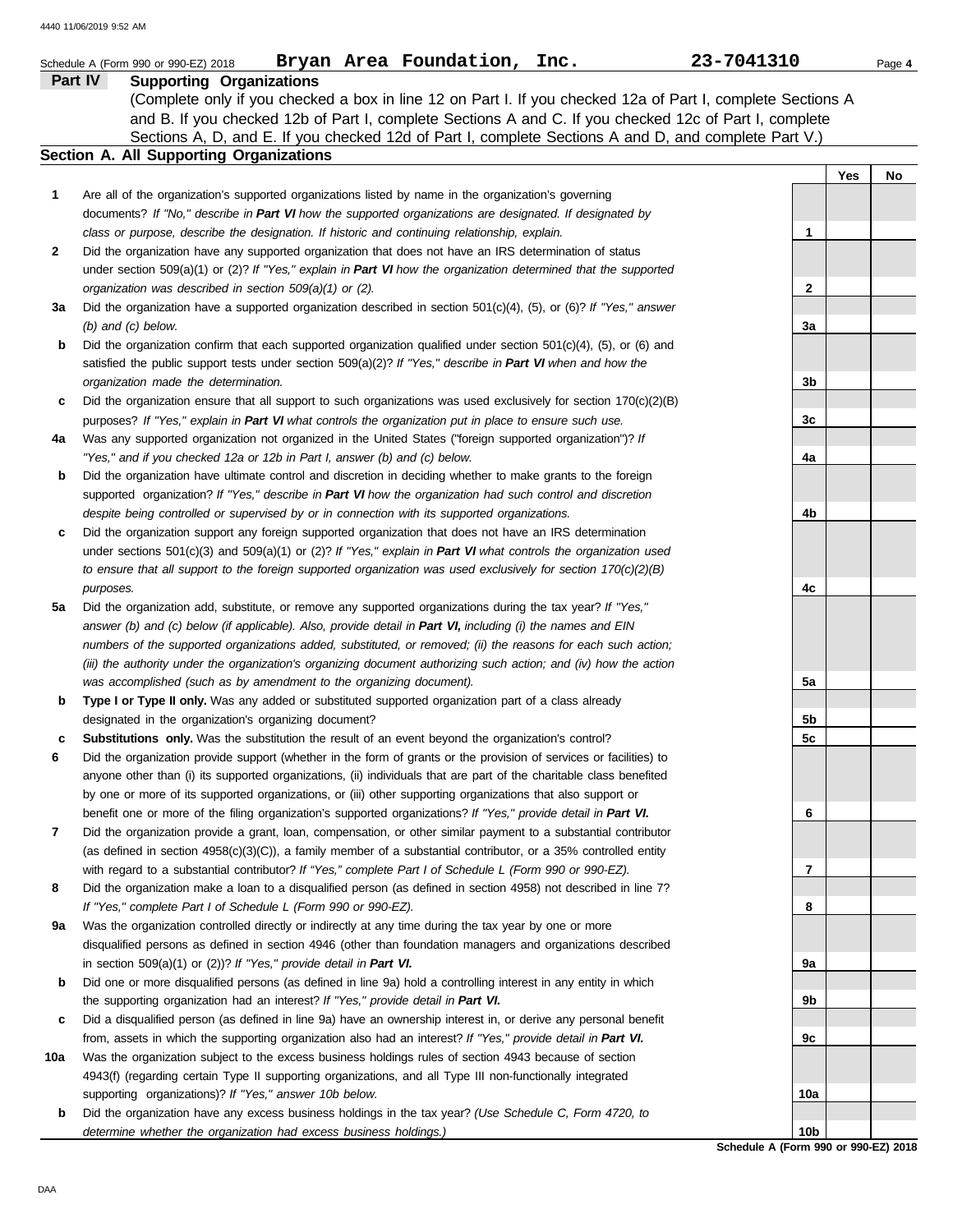|              | Bryan Area Foundation, Inc.<br>23-7041310<br>Schedule A (Form 990 or 990-EZ) 2018<br><b>Part IV</b>                               |                 |     | Page 5 |
|--------------|-----------------------------------------------------------------------------------------------------------------------------------|-----------------|-----|--------|
|              | <b>Supporting Organizations (continued)</b>                                                                                       |                 | Yes | No     |
| 11           | Has the organization accepted a gift or contribution from any of the following persons?                                           |                 |     |        |
|              | a A person who directly or indirectly controls, either alone or together with persons described in (b) and (c)                    |                 |     |        |
|              | below, the governing body of a supported organization?                                                                            | 11a             |     |        |
|              | <b>b</b> A family member of a person described in (a) above?                                                                      | 11 <sub>b</sub> |     |        |
|              | c A 35% controlled entity of a person described in (a) or (b) above? If "Yes" to a, b, or c, provide detail in Part VI.           | 11c             |     |        |
|              | <b>Section B. Type I Supporting Organizations</b>                                                                                 |                 |     |        |
|              |                                                                                                                                   |                 | Yes | No     |
| $\mathbf{1}$ | Did the directors, trustees, or membership of one or more supported organizations have the power to                               |                 |     |        |
|              | regularly appoint or elect at least a majority of the organization's directors or trustees at all times during the                |                 |     |        |
|              | tax year? If "No," describe in Part VI how the supported organization(s) effectively operated, supervised, or                     |                 |     |        |
|              | controlled the organization's activities. If the organization had more than one supported organization,                           |                 |     |        |
|              | describe how the powers to appoint and/or remove directors or trustees were allocated among the supported                         |                 |     |        |
|              | organizations and what conditions or restrictions, if any, applied to such powers during the tax year.                            | 1               |     |        |
| $\mathbf{2}$ | Did the organization operate for the benefit of any supported organization other than the supported                               |                 |     |        |
|              | organization(s) that operated, supervised, or controlled the supporting organization? If "Yes," explain in Part                   |                 |     |        |
|              | VI how providing such benefit carried out the purposes of the supported organization(s) that operated,                            | 2               |     |        |
|              | supervised, or controlled the supporting organization.<br>Section C. Type II Supporting Organizations                             |                 |     |        |
|              |                                                                                                                                   |                 | Yes | No     |
| $\mathbf{1}$ | Were a majority of the organization's directors or trustees during the tax year also a majority of the directors                  |                 |     |        |
|              | or trustees of each of the organization's supported organization(s)? If "No," describe in Part VI how control                     |                 |     |        |
|              | or management of the supporting organization was vested in the same persons that controlled or managed                            |                 |     |        |
|              | the supported organization(s).                                                                                                    | 1               |     |        |
|              | Section D. All Type III Supporting Organizations                                                                                  |                 |     |        |
|              |                                                                                                                                   |                 | Yes | No     |
| $\mathbf{1}$ | Did the organization provide to each of its supported organizations, by the last day of the fifth month of the                    |                 |     |        |
|              | organization's tax year, (i) a written notice describing the type and amount of support provided during the prior tax             |                 |     |        |
|              | year, (ii) a copy of the Form 990 that was most recently filed as of the date of notification, and (iii) copies of the            |                 |     |        |
|              | organization's governing documents in effect on the date of notification, to the extent not previously provided?                  | 1               |     |        |
| $\mathbf{2}$ | Were any of the organization's officers, directors, or trustees either (i) appointed or elected by the supported                  |                 |     |        |
|              | organization(s) or (ii) serving on the governing body of a supported organization? If "No," explain in Part VI how                |                 |     |        |
|              | the organization maintained a close and continuous working relationship with the supported organization(s).                       | 2               |     |        |
| 3            | By reason of the relationship described in (2), did the organization's supported organizations have a                             |                 |     |        |
|              | significant voice in the organization's investment policies and in directing the use of the organization's                        |                 |     |        |
|              | income or assets at all times during the tax year? If "Yes," describe in Part VI the role the organization's                      |                 |     |        |
|              | supported organizations played in this regard.                                                                                    | 3               |     |        |
|              | Section E. Type III Functionally-Integrated Supporting Organizations                                                              |                 |     |        |
| 1            | Check the box next to the method that the organization used to satisfy the Integral Part Test during the year (see instructions). |                 |     |        |
| а            | The organization satisfied the Activities Test. Complete line 2 below.                                                            |                 |     |        |
| b            | The organization is the parent of each of its supported organizations. Complete line 3 below.                                     |                 |     |        |
| c            | The organization supported a governmental entity. Describe in Part VI how you supported a government entity (see instructions).   |                 |     |        |
|              |                                                                                                                                   |                 |     |        |
| 2            | Activities Test. Answer (a) and (b) below.                                                                                        |                 | Yes | No     |
| а            | Did substantially all of the organization's activities during the tax year directly further the exempt purposes of                |                 |     |        |
|              | the supported organization(s) to which the organization was responsive? If "Yes," then in Part VI identify                        |                 |     |        |
|              | those supported organizations and explain how these activities directly furthered their exempt purposes,                          |                 |     |        |
|              | how the organization was responsive to those supported organizations, and how the organization determined                         |                 |     |        |
|              | that these activities constituted substantially all of its activities.                                                            | 2a              |     |        |
| b            | Did the activities described in (a) constitute activities that, but for the organization's involvement, one or more               |                 |     |        |
|              | of the organization's supported organization(s) would have been engaged in? If "Yes," explain in Part VI the                      |                 |     |        |
|              | reasons for the organization's position that its supported organization(s) would have engaged in these                            |                 |     |        |
|              | activities but for the organization's involvement.                                                                                | 2b              |     |        |
| 3            | Parent of Supported Organizations. Answer (a) and (b) below.                                                                      |                 |     |        |
| а            | Did the organization have the power to regularly appoint or elect a majority of the officers, directors, or                       |                 |     |        |
|              | trustees of each of the supported organizations? Provide details in Part VI.                                                      | За              |     |        |
|              |                                                                                                                                   |                 |     |        |

DAA **Schedule A (Form 990 or 990-EZ) 2018 b** Did the organization exercise a substantial degree of direction over the policies, programs, and activities of each of its supported organizations? *If "Yes," describe in Part VI the role played by the organization in this regard.*

**3b**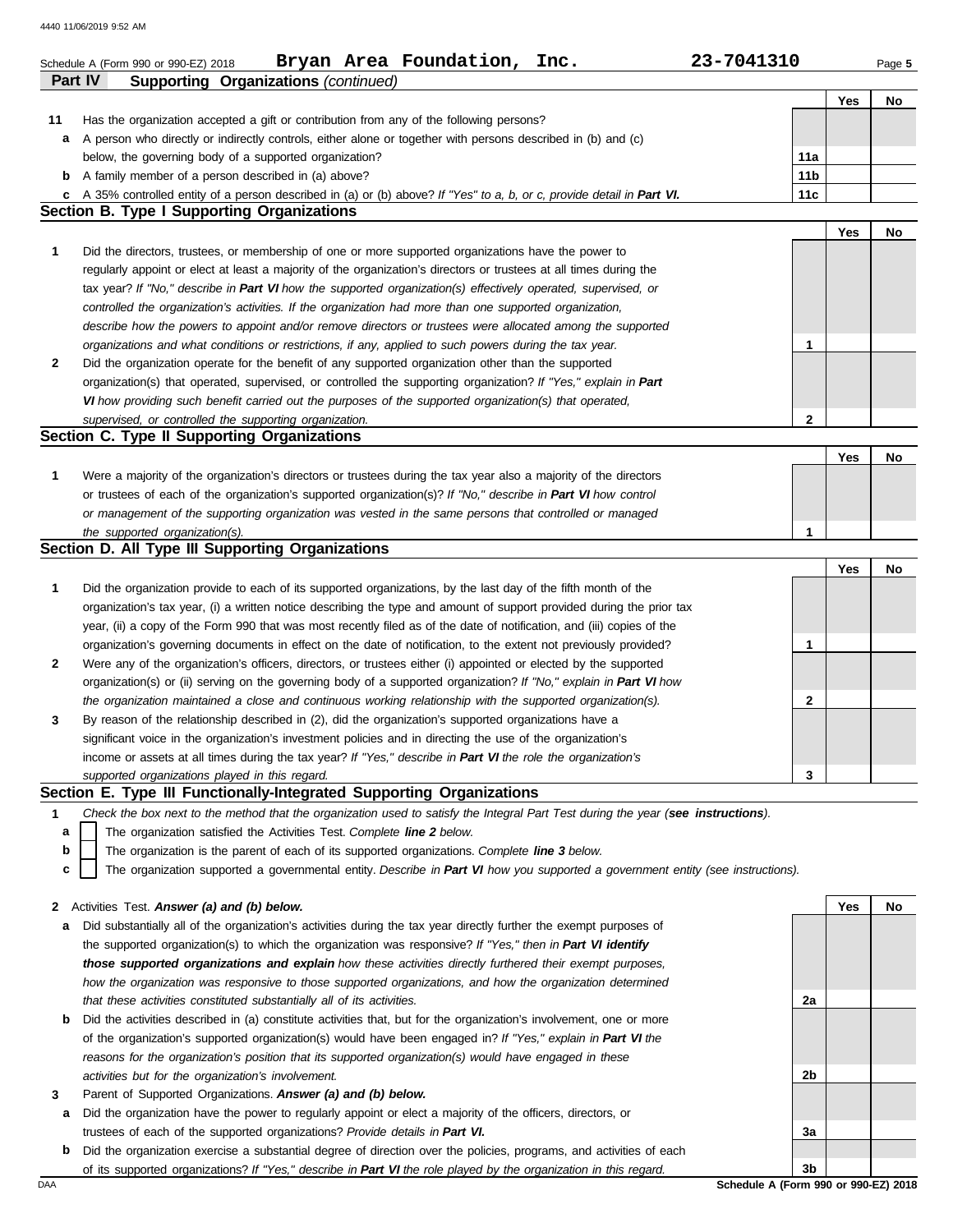| Bryan Area Foundation, Inc.<br>Schedule A (Form 990 or 990-EZ) 2018                                                                              |                | 23-7041310     | Page 6                         |
|--------------------------------------------------------------------------------------------------------------------------------------------------|----------------|----------------|--------------------------------|
| Part V<br>Type III Non-Functionally Integrated 509(a)(3) Supporting Organizations                                                                |                |                |                                |
| $\mathbf{1}$<br>Check here if the organization satisfied the Integral Part Test as a qualifying trust on Nov. 20, 1970 (explain in Part VI). See |                |                |                                |
| instructions. All other Type III non-functionally integrated supporting organizations must complete Sections A through E.                        |                |                |                                |
| Section A - Adjusted Net Income                                                                                                                  |                | (A) Prior Year | (B) Current Year<br>(optional) |
| Net short-term capital gain<br>1                                                                                                                 | 1              |                |                                |
| $\mathbf{2}$<br>Recoveries of prior-year distributions                                                                                           | $\mathbf 2$    |                |                                |
| 3<br>Other gross income (see instructions)                                                                                                       | 3              |                |                                |
| Add lines 1 through 3.<br>4                                                                                                                      | 4              |                |                                |
| 5.<br>Depreciation and depletion                                                                                                                 | 5              |                |                                |
| Portion of operating expenses paid or incurred for production or<br>6                                                                            |                |                |                                |
| collection of gross income or for management, conservation, or                                                                                   |                |                |                                |
| maintenance of property held for production of income (see instructions)                                                                         | 6              |                |                                |
| $\mathbf{7}$<br>Other expenses (see instructions)                                                                                                | $\overline{7}$ |                |                                |
| 8<br><b>Adjusted Net Income</b> (subtract lines 5, 6, and 7 from line 4)                                                                         | 8              |                |                                |
| <b>Section B - Minimum Asset Amount</b>                                                                                                          |                | (A) Prior Year | (B) Current Year<br>(optional) |
| 1<br>Aggregate fair market value of all non-exempt-use assets (see                                                                               |                |                |                                |
| instructions for short tax year or assets held for part of year):                                                                                |                |                |                                |
| Average monthly value of securities<br>a                                                                                                         | 1a             |                |                                |
| Average monthly cash balances<br>b                                                                                                               | 1b             |                |                                |
| Fair market value of other non-exempt-use assets<br>C                                                                                            | 1c             |                |                                |
| <b>Total</b> (add lines 1a, 1b, and 1c)<br>d                                                                                                     | 1d             |                |                                |
| <b>Discount</b> claimed for blockage or other<br>е                                                                                               |                |                |                                |
| factors (explain in detail in <b>Part VI)</b> :                                                                                                  |                |                |                                |
| $\mathbf{2}$<br>Acquisition indebtedness applicable to non-exempt-use assets                                                                     | $\mathbf{2}$   |                |                                |
| 3<br>Subtract line 2 from line 1d.                                                                                                               | 3              |                |                                |
| Cash deemed held for exempt use. Enter 1-1/2% of line 3 (for greater amount,<br>4                                                                |                |                |                                |
| see instructions).                                                                                                                               | 4              |                |                                |
| 5<br>Net value of non-exempt-use assets (subtract line 4 from line 3)                                                                            | 5              |                |                                |
| 6<br>.035. Multiply line 5 by                                                                                                                    | 6              |                |                                |
| $\overline{7}$<br>Recoveries of prior-year distributions                                                                                         | $\overline{7}$ |                |                                |
| 8<br>Minimum Asset Amount (add line 7 to line 6)                                                                                                 | 8              |                |                                |
| Section C - Distributable Amount                                                                                                                 |                |                | <b>Current Year</b>            |
| Adjusted net income for prior year (from Section A, line 8, Column A)<br>1.                                                                      | 1              |                |                                |
| $\mathbf{2}$<br>Enter 85% of line 1.                                                                                                             | $\overline{2}$ |                |                                |
| 3<br>Minimum asset amount for prior year (from Section B, line 8, Column A)                                                                      | 3              |                |                                |
| 4<br>Enter greater of line 2 or line 3.                                                                                                          | 4              |                |                                |
| 5<br>Income tax imposed in prior year                                                                                                            | 5              |                |                                |
| 6<br><b>Distributable Amount.</b> Subtract line 5 from line 4, unless subject to                                                                 |                |                |                                |
| emergency temporary reduction (see instructions).                                                                                                | 6              |                |                                |

**7** instructions). Check here if the current year is the organization's first as a non-functionally integrated Type III supporting organization (see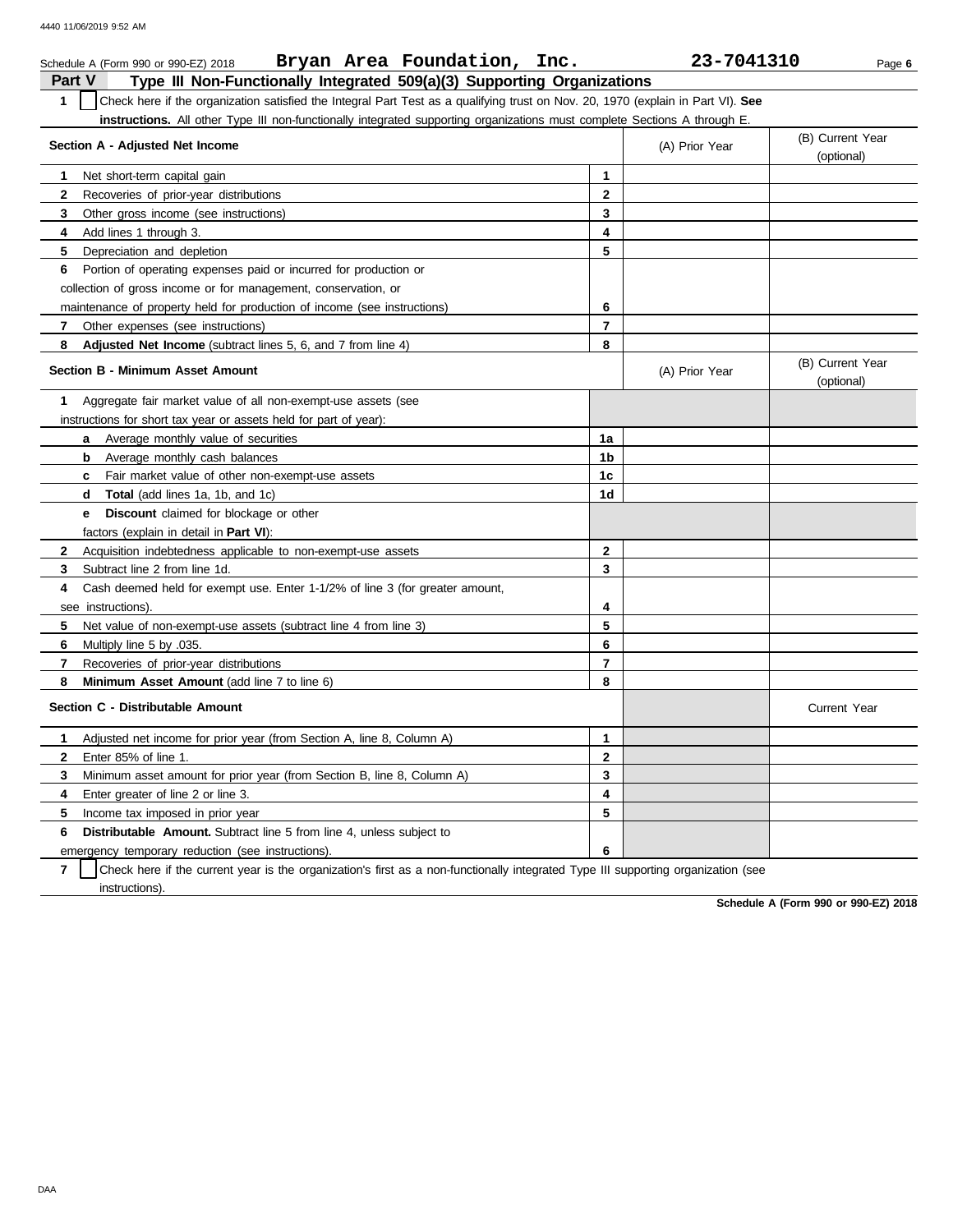|                                                                                                      | Bryan Area Foundation, Inc.<br>Schedule A (Form 990 or 990-EZ) 2018                        |                                    | 23-7041310                                    | Page 7                                           |  |  |  |  |  |  |  |
|------------------------------------------------------------------------------------------------------|--------------------------------------------------------------------------------------------|------------------------------------|-----------------------------------------------|--------------------------------------------------|--|--|--|--|--|--|--|
| <b>Part V</b><br>Type III Non-Functionally Integrated 509(a)(3) Supporting Organizations (continued) |                                                                                            |                                    |                                               |                                                  |  |  |  |  |  |  |  |
| <b>Section D - Distributions</b>                                                                     | <b>Current Year</b>                                                                        |                                    |                                               |                                                  |  |  |  |  |  |  |  |
| 1                                                                                                    | Amounts paid to supported organizations to accomplish exempt purposes                      |                                    |                                               |                                                  |  |  |  |  |  |  |  |
| $\mathbf{2}$                                                                                         | Amounts paid to perform activity that directly furthers exempt purposes of supported       |                                    |                                               |                                                  |  |  |  |  |  |  |  |
|                                                                                                      | organizations, in excess of income from activity                                           |                                    |                                               |                                                  |  |  |  |  |  |  |  |
| 3                                                                                                    | Administrative expenses paid to accomplish exempt purposes of supported organizations      |                                    |                                               |                                                  |  |  |  |  |  |  |  |
| 4                                                                                                    | Amounts paid to acquire exempt-use assets                                                  |                                    |                                               |                                                  |  |  |  |  |  |  |  |
| 5                                                                                                    | Qualified set-aside amounts (prior IRS approval required)                                  |                                    |                                               |                                                  |  |  |  |  |  |  |  |
| 6                                                                                                    | Other distributions (describe in <b>Part VI</b> ). See instructions.                       |                                    |                                               |                                                  |  |  |  |  |  |  |  |
| 7                                                                                                    | <b>Total annual distributions.</b> Add lines 1 through 6.                                  |                                    |                                               |                                                  |  |  |  |  |  |  |  |
| 8                                                                                                    | Distributions to attentive supported organizations to which the organization is responsive |                                    |                                               |                                                  |  |  |  |  |  |  |  |
|                                                                                                      | (provide details in <b>Part VI</b> ). See instructions.                                    |                                    |                                               |                                                  |  |  |  |  |  |  |  |
| 9                                                                                                    | Distributable amount for 2018 from Section C, line 6                                       |                                    |                                               |                                                  |  |  |  |  |  |  |  |
| 10                                                                                                   | Line 8 amount divided by line 9 amount                                                     |                                    |                                               |                                                  |  |  |  |  |  |  |  |
|                                                                                                      | Section E - Distribution Allocations (see instructions)                                    | (i)<br><b>Excess Distributions</b> | (ii)<br><b>Underdistributions</b><br>Pre-2018 | (iii)<br><b>Distributable</b><br>Amount for 2018 |  |  |  |  |  |  |  |
| 1                                                                                                    | Distributable amount for 2018 from Section C, line 6                                       |                                    |                                               |                                                  |  |  |  |  |  |  |  |
| $\mathbf{2}$                                                                                         | Underdistributions, if any, for years prior to 2018                                        |                                    |                                               |                                                  |  |  |  |  |  |  |  |
|                                                                                                      | (reasonable cause required-explain in Part VI). See                                        |                                    |                                               |                                                  |  |  |  |  |  |  |  |
|                                                                                                      | instructions.                                                                              |                                    |                                               |                                                  |  |  |  |  |  |  |  |
| 3                                                                                                    | Excess distributions carryover, if any, to 2018                                            |                                    |                                               |                                                  |  |  |  |  |  |  |  |
|                                                                                                      | <b>a</b> From 2013                                                                         |                                    |                                               |                                                  |  |  |  |  |  |  |  |
|                                                                                                      |                                                                                            |                                    |                                               |                                                  |  |  |  |  |  |  |  |
|                                                                                                      |                                                                                            |                                    |                                               |                                                  |  |  |  |  |  |  |  |
|                                                                                                      |                                                                                            |                                    |                                               |                                                  |  |  |  |  |  |  |  |
|                                                                                                      |                                                                                            |                                    |                                               |                                                  |  |  |  |  |  |  |  |
|                                                                                                      | f Total of lines 3a through e                                                              |                                    |                                               |                                                  |  |  |  |  |  |  |  |
|                                                                                                      | g Applied to underdistributions of prior years                                             |                                    |                                               |                                                  |  |  |  |  |  |  |  |
|                                                                                                      | h Applied to 2018 distributable amount                                                     |                                    |                                               |                                                  |  |  |  |  |  |  |  |
|                                                                                                      | Carryover from 2013 not applied (see instructions)                                         |                                    |                                               |                                                  |  |  |  |  |  |  |  |
|                                                                                                      | Remainder. Subtract lines 3g, 3h, and 3i from 3f.                                          |                                    |                                               |                                                  |  |  |  |  |  |  |  |
| 4                                                                                                    | Distributions for 2018 from                                                                |                                    |                                               |                                                  |  |  |  |  |  |  |  |
|                                                                                                      | \$<br>Section D, line 7:                                                                   |                                    |                                               |                                                  |  |  |  |  |  |  |  |
|                                                                                                      | a Applied to underdistributions of prior years                                             |                                    |                                               |                                                  |  |  |  |  |  |  |  |
|                                                                                                      | <b>b</b> Applied to 2018 distributable amount                                              |                                    |                                               |                                                  |  |  |  |  |  |  |  |
|                                                                                                      | c Remainder. Subtract lines 4a and 4b from 4.                                              |                                    |                                               |                                                  |  |  |  |  |  |  |  |
| 5                                                                                                    | Remaining underdistributions for years prior to 2018, if                                   |                                    |                                               |                                                  |  |  |  |  |  |  |  |
|                                                                                                      | any. Subtract lines 3g and 4a from line 2. For result                                      |                                    |                                               |                                                  |  |  |  |  |  |  |  |
|                                                                                                      | greater than zero, explain in <b>Part VI</b> . See instructions.                           |                                    |                                               |                                                  |  |  |  |  |  |  |  |
| 6                                                                                                    | Remaining underdistributions for 2018. Subtract lines 3h                                   |                                    |                                               |                                                  |  |  |  |  |  |  |  |
|                                                                                                      | and 4b from line 1. For result greater than zero, explain in                               |                                    |                                               |                                                  |  |  |  |  |  |  |  |
|                                                                                                      | <b>Part VI.</b> See instructions.                                                          |                                    |                                               |                                                  |  |  |  |  |  |  |  |
| $\mathbf{7}$                                                                                         | Excess distributions carryover to 2019. Add lines 3j                                       |                                    |                                               |                                                  |  |  |  |  |  |  |  |
|                                                                                                      | and 4c.                                                                                    |                                    |                                               |                                                  |  |  |  |  |  |  |  |
| 8                                                                                                    | Breakdown of line 7:                                                                       |                                    |                                               |                                                  |  |  |  |  |  |  |  |
|                                                                                                      |                                                                                            |                                    |                                               |                                                  |  |  |  |  |  |  |  |
|                                                                                                      |                                                                                            |                                    |                                               |                                                  |  |  |  |  |  |  |  |
|                                                                                                      |                                                                                            |                                    |                                               |                                                  |  |  |  |  |  |  |  |
|                                                                                                      |                                                                                            |                                    |                                               |                                                  |  |  |  |  |  |  |  |
|                                                                                                      | e Excess from 2018                                                                         |                                    |                                               |                                                  |  |  |  |  |  |  |  |